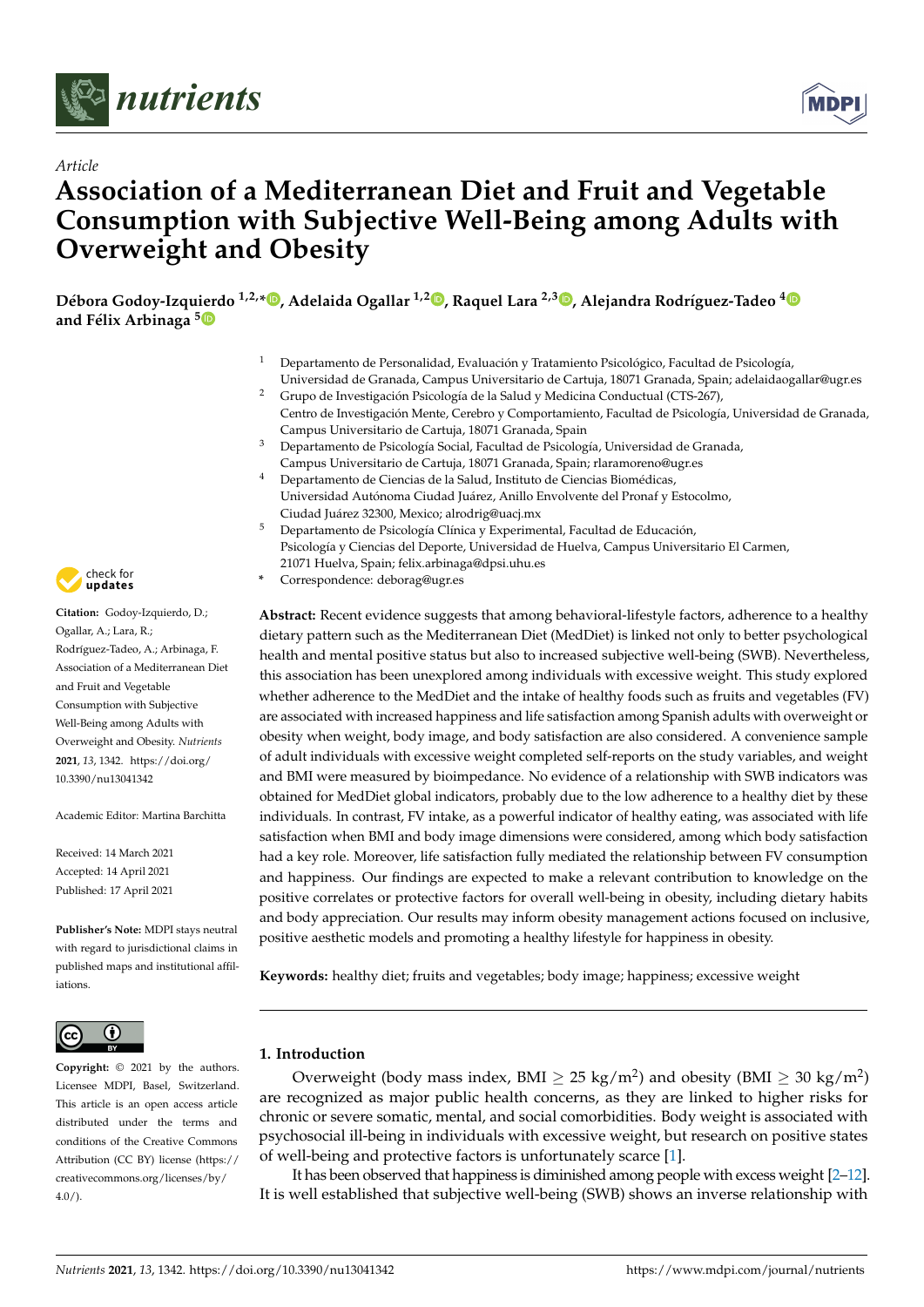BMI. To what extent eating habits and dietary quality contribute to happiness in these individuals is unknown and constitutes the main interest in the present study.

In addition to physical functioning, health, and quality of life benefits, high-quality eating patterns such as the Mediterranean diet (MedDiet) and the consumption of some of its most healthy components (such as plant-based foods, particularly fruit and vegetables (FV) consumption) are associated—cross-sectionally, prospectively, and meta-analytically with decreased psychological distress and mental illness, including risk of depression (e.g., [\[13\]](#page-11-1)). With respect to positive psychological functioning and well-being, above and beyond mental disturbances, research supporting the association of the MedDiet and regular consumption of some components of a healthy diet such as high FV with indicators of positive well-being has increased in recent years (for a review, see  $[14–16]$  $[14–16]$  for studies on better psychological well-being, mental health, and SWB in healthy and clinical populations, and also see [\[17](#page-11-4)[,18\]](#page-11-5) for reviews on the specific effects of a healthy diet and FV consumption on indicators of SWB; all included cross-sectional and longitudinal observational studies and experimental studies).

All of these sources support the fact that a rather linear dose–response effect exists between positive indicators of mental well-being and happiness per portion of healthy foods consumed [\[16–](#page-11-3)[18\]](#page-11-5), with benefits with consumption rates as low as 3 servings/day and peaking with rates of 7–8 servings/day for preferably fresh but also processed (frozen, canned, cooked, etc.) products. Furthermore, a possible reverse direction of the links has been discarded [\[14,](#page-11-2)[18\]](#page-11-5). In summary, regularly consumption close to recommended or higher amounts of healthy foods, particularly FV, results in enhanced psychological health and SWB in the short and long term, and greater improvements are to be gained when regular consumption is particularly low. Together, the findings provide strong evidence of a causal effect of healthy eating on happiness, a pattern that seems to be universal across people, times, and places and robust to the influence of confounders [\[17\]](#page-11-4).

Unfortunately, weight status or BMI has scarcely been considered in the literature to date—it is usually taken as a controlled covariate, with some research finding no effect attributable to it (e.g., [\[19,](#page-11-6)[20\]](#page-11-7)). Some studies have included individuals with overweight and obesity in their samples (e.g., [\[21](#page-11-8)[–23\]](#page-11-9)), but have not analyzed possible differences. A few studies aiming to explore the influence of BMI or weight status did not support an influence for positive indicators of well-being, and contradictory findings were obtained for negative indicators; however, these studies were conducted with young adults in the normal range of weight status (e.g., [\[24](#page-11-10)[–27\]](#page-11-11)). In contrast, some findings with populationbased samples (e.g., [\[23\]](#page-11-9)) tend to support the same pattern. Thus, the impacts of overweight or obesity on the association between healthy eating (i.e., MedDiet adherence and specific healthy food consumption, such as FV) and happiness have been largely unexplored.

In the present study, we aimed to explore whether adherence to the MedDiet is associated with happiness indicators among Spanish adults with overweight and obesity, controlling for BMI, age, and sex/gender (sex/gender is used herein to emphasize the interrelation and intersectionality between the concepts, and the personal experiences, of both sex and gender). While research to date has been mostly focused on the harmful consequences of obesity for psychological ill-being, our aim was to contribute by exploring happiness and promoting psychosocial factors such as healthy diet in individuals with excessive weight. Moreover, given that negative body image and body dissatisfaction have been consistently related to decreased functioning and well-being among individuals with excessive weight [\[1\]](#page-10-0), subjective dimensions of body perceptions, i.e., desired weight change and body satisfaction, were also considered. To our knowledge, this is the first study exploring such relationships among individuals with excess weight. We expected to support previous research conducted in this population with general samples confirming the positive relationship between the MedDiet and SWB. Moreover, we expected to support the key role of FV consumption in this relationship. We also expected to find a key role of body satisfaction in such a relationship.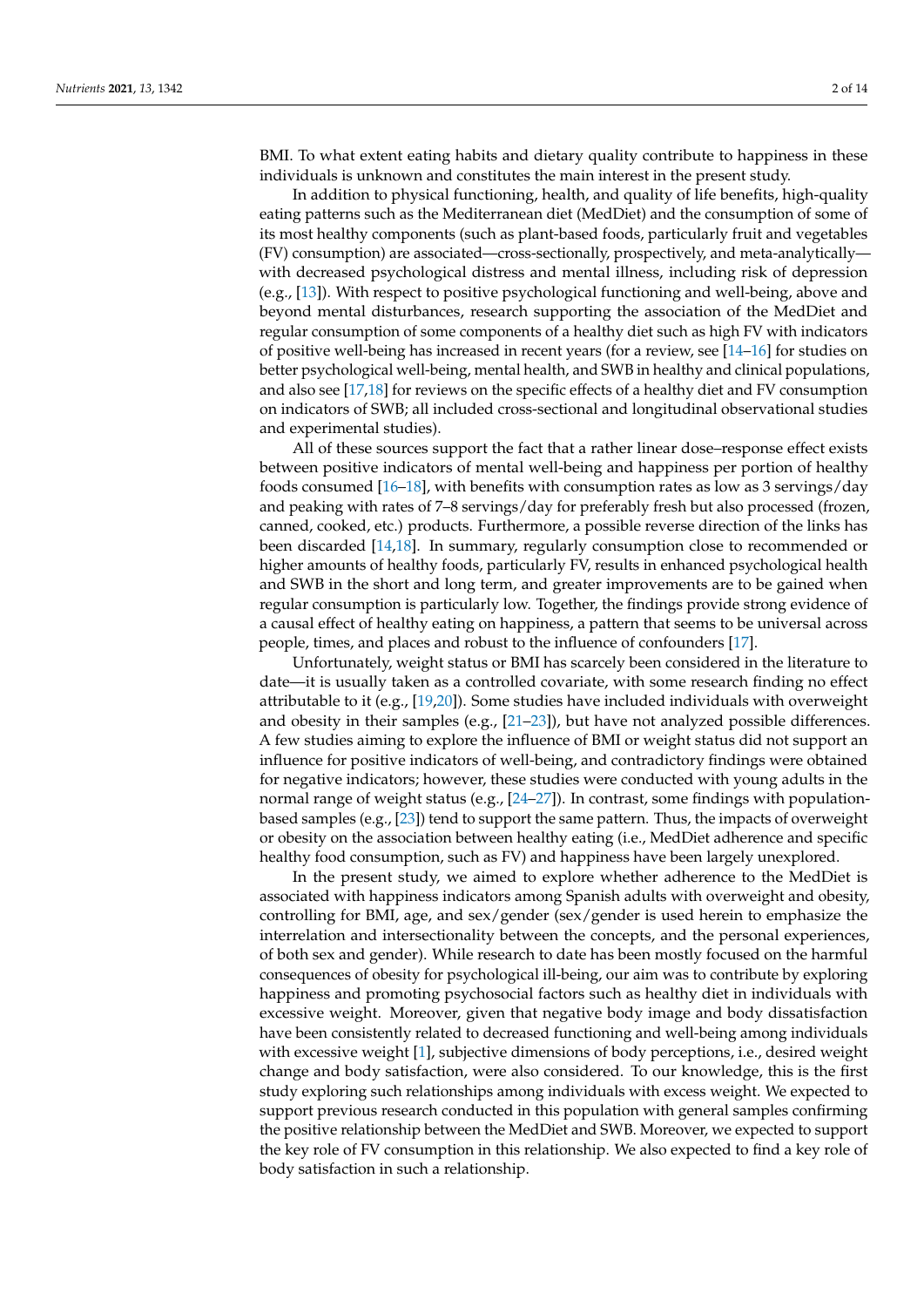## **2. Materials and Methods**

### *2.1. Participants and Procedure*

A total of 100 adults aged from 19 to 57 years old (average age:  $42.03 \pm 10.74$ , 60% women) residing in southern Spain voluntarily participated in the study. No differences were found for age between females and males ( $t = -1.139$ ,  $p = 0.258$ ) and participants with overweight and obesity ( $t = -0.362$ ,  $p = 0.718$ ). All participants had a BMI ≥ 25 (69% overweight: 45% overweight I, 24% overweight II; 31% obese: 22% obesity I, 9% obesity II), with no severe mental or physical disease. All of them were Mediterranean, white individuals in the average range of socioeconomic status. Social class was determined by unifying education level, job status, and income. Following the definition by the Health Determinants Taskforce of the Spanish Epidemiology Society, six categories were established, which were regrouped into three: high (classes I–II), middle (classes III–IV), and low social classes (classes V–VI) [\[28\]](#page-11-12).

Recruitment was conducted with a convenient, nonprobabilistic procedure according to the inclusion criteria (i.e., having overweight or obesity, not suffering from severe physical and mental diseases, being 18–65 years old) in local medical settings. The sample size was estimated prior to the study using the Clinical and Translational Science Institute (University of California, San Francisco) online calculator for clinical correlational research [\[29\]](#page-11-13). We decided to recruit as many individuals as possible. The sample was finally composed of individuals with excess weight who sought consultation for weight and health in two collaborating primary health care centers during the approved period for recruiting participants and conducting the assessment phase (March, 2019), who met the inclusion criteria and agreed to voluntarily participate.

After inviting the individuals to voluntarily participate and after informing them about a study on well-being and health in adults with excessive weight, the anonymous nature of the data, and the research participants' rights, written consent was obtained. Then, assessment was conducted in a medical examination room. First, sociodemographic data and self-reported weight and height information were collected in an interview format. Then, self-reported data on body perceptions, adherence to the MedDiet, and happiness were collected. The order of the questionnaires was counterbalanced to avoid order biases. Finally, objective measures of weight and height were obtained.

Approval was obtained from the ethics committee of the authors' university (CIEB-2018-1-36). The procedures used in this study adhere to the tenets of the Declaration of Helsinki of 1975, revised in 2013.

#### *2.2. Study Variables and Measures*

Sociodemographic data were collected from the participants. Weight, height, and BMI were measured with a mobile anthropometer with bioelectrical impedance (Aicok Weight Scale, model CF398BLE, Beijing, China). BMI was then categorized according to international standards on nutritional status in the adult population [\[30\]](#page-11-14), i.e., <18.5 low weight, 18.5–24.9 normal weight, 25.0–29.9 overweight, and  $\geq$ 30.0 obesity.

The perceptual component of body image was explored by using silhouettes corresponding to different BMI ranges and levels of muscularity [\[31\]](#page-11-15). A total of 15 male or female body figures were presented to the individuals to assess their own perceived bodies (perceived body image, PBI) and ideal bodies (ideal body image, IBI) (in both cases,  $1 =$  excessively obese,  $8 =$  excessively thin and flaccid,  $15 =$  excessively muscular). Based on these, we calculated the desire to change weight and body appearance by computing the PBI–IBI discrepancy (i.e., negative difference values indicate a desire for a slimmer or more muscular body; positive difference values indicate a desire for a heavier or less muscular body) [\[32\]](#page-12-0). In addition, body satisfaction was assessed by a single face-valid item ("How satisfied are you with your current body weight and appearance?" 1 = extremely dissatisfied, 7 = extremely satisfied) [\[32\]](#page-12-0). Body satisfaction is considered a key dimension in the evaluative–subjective component of body image [\[33\]](#page-12-1).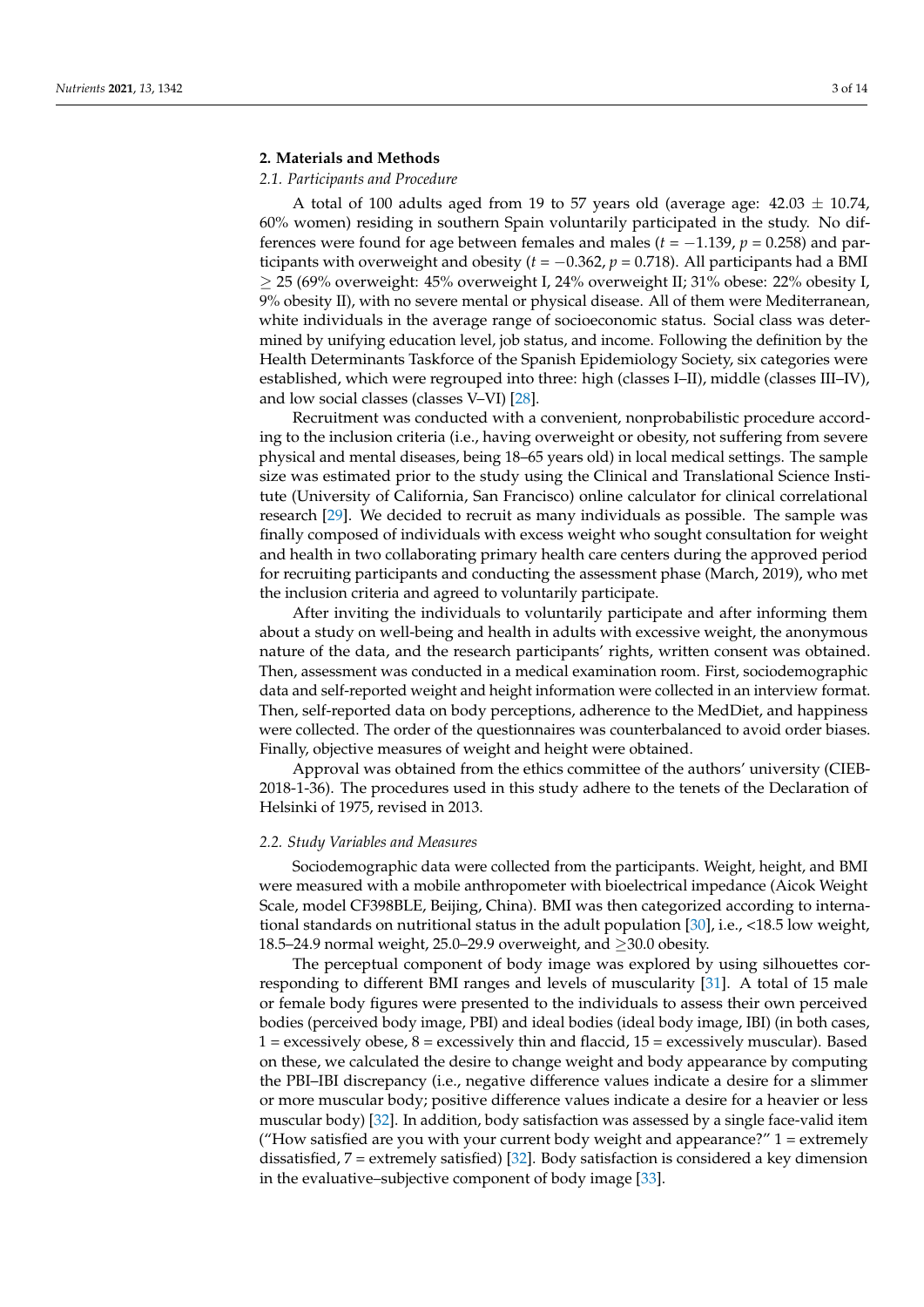Life satisfaction was assessed with one item from the Spanish version [\[34\]](#page-12-2) of the 8-item positivity scale [\[35\]](#page-12-3). The item regarding life satisfaction ("Overall, I am satisfied with my life",  $1 =$  completely disagree,  $5 =$  completely agree) was used in the present study. Single-item life satisfaction measures are common in SWB research, as they are reliable and demonstrate a substantial degree of criterion and construct validity in comparison with multiple-item life satisfaction measures (e.g., [\[36,](#page-12-4)[37\]](#page-12-5).

SWB was self-reported using the happiness scale [\[38\]](#page-12-6). The single-item indicator of current happiness ("How happy are you at the present, i.e., the last few days or weeks?"  $0 =$  extremely unhappy,  $10 =$  extremely happy) was used. Single-item indicators of happiness are usually used in national surveys and individual research, showing that measuring happiness with a single item is reliable, valid, and viable in community surveys, as well as in cross-cultural comparisons [\[39](#page-12-7)[,40\]](#page-12-8). Thus, besides life satisfaction, SWB was also measured at a molar level [\[41\]](#page-12-9).

Adherence to a healthy diet was assessed with the 14-point Mediterranean diet adherence screener (MEDAS) [\[42\]](#page-12-10). This scale assesses adherence to the MedDiet with 14 dichotomic items for different diet nutrients or food intake habits characteristic of this diet  $(0 = no$  adherence to recommendations,  $1 =$  adherence to recommendations). The Spanish Society of Obesity [\[43\]](#page-12-11) introduced several modifications to the MEDAS to adapt the score to a healthier diet for Spanish individuals (specifically, the recommended intake of olive oil was reduced from  $\geq$ 4 to  $\geq$ 2 tablespoons/day, of wine from  $\geq$ 7 to  $\geq$ 3 glasses/week, and of nuts from  $\geq$ 3 to  $\geq$ 1 serving/week) [\[44\]](#page-12-12). Although cutoffs have been stated for low (total score of  $\leq$ 5 or  $\leq$ 6), moderate (6–9 or 7–10), and high adherence ( $\geq$  10 or  $\geq$ 11) [\[43,](#page-12-11)[45\]](#page-12-13), in the present study, a MEDAS total score below 9 was considered low MedDiet adherence and a score equal to 9 or above was considered high adherence [\[23](#page-11-9)[,46\]](#page-12-14). Moreover, several composed categories of nutrients were computed by combining the following items: vegetable + fruit intake (items 3 and 4; alternatively, vegetable + fruit + legume + nut + sofrito intake, items 3, 4, 9, 13, and 14); sugar intake (items 7 and 11); and animal-based protein and fat intake (items 5, 10, and 13). The remaining items were not considered for compound scores (e.g., the consumption of olive oil, butter, margarine, or creams was hardly categorized exclusively into one of the abovementioned categories).

#### *2.3. Statistical Analyses*

This was a cross-sectional correlational study. The nature and adequacy of the data were checked and parametric assumptions were confirmed before conducting the analyses. Specifically, normality and homoscedasticity were tested for the main study variables prior to analyses. Normality assumption was not meet (Kolmogorov–Smirnov test, *p* < 0.05), however skewness—ranging from −1.126 (life satisfaction) to 0.764 (diet quality global score)—and kurtosis analyses—ranging from −0.720 (ideal body image) to 1.090 (happiness)—indicated low, non-problematic departure from a normal distribution for all of the main study variables [\[47](#page-12-15)[,48\]](#page-12-16). Moreover, homogeneity of variance was proved (e.g., values for Levene's test for body satisfaction, life satisfaction, happiness, and diet quality global scores were 0.708, *p* = 0.402; 0.712, *p* = 0.401; 303, *p* = 0.583; and 0.589,  $p = 0.444$ , respectively). Thus, parametric tests were used.

Frequency analysis and descriptive statistics (n and % for categorical variables, and mean and standard deviation ( $M \pm SD$ ) values for continuous variables) were calculated, as well as Pearson's *r* zero-order pairwise correlations, *t*-Student's comparisons for independent samples, and Pearson's  $\chi^2$  tests for distribution comparisons. In addition, hierarchical multivariate linear regression analysis was used to examine the predictive role of healthy diet indicators on happiness endpoints, namely happiness and life satisfaction. Specifically, two multiple regression models were built for each well-being variable considered as a criterion. The first included the global score on the MEDAS and the second included each of its 14 items, as well as composite scores. In each model, BMI (as a continuous variable), desired weight change (i.e., PBI–IBI; we selected this variable instead of body image perceptions (i.e., PBI and IBI) as a better reflection of body valoration), and body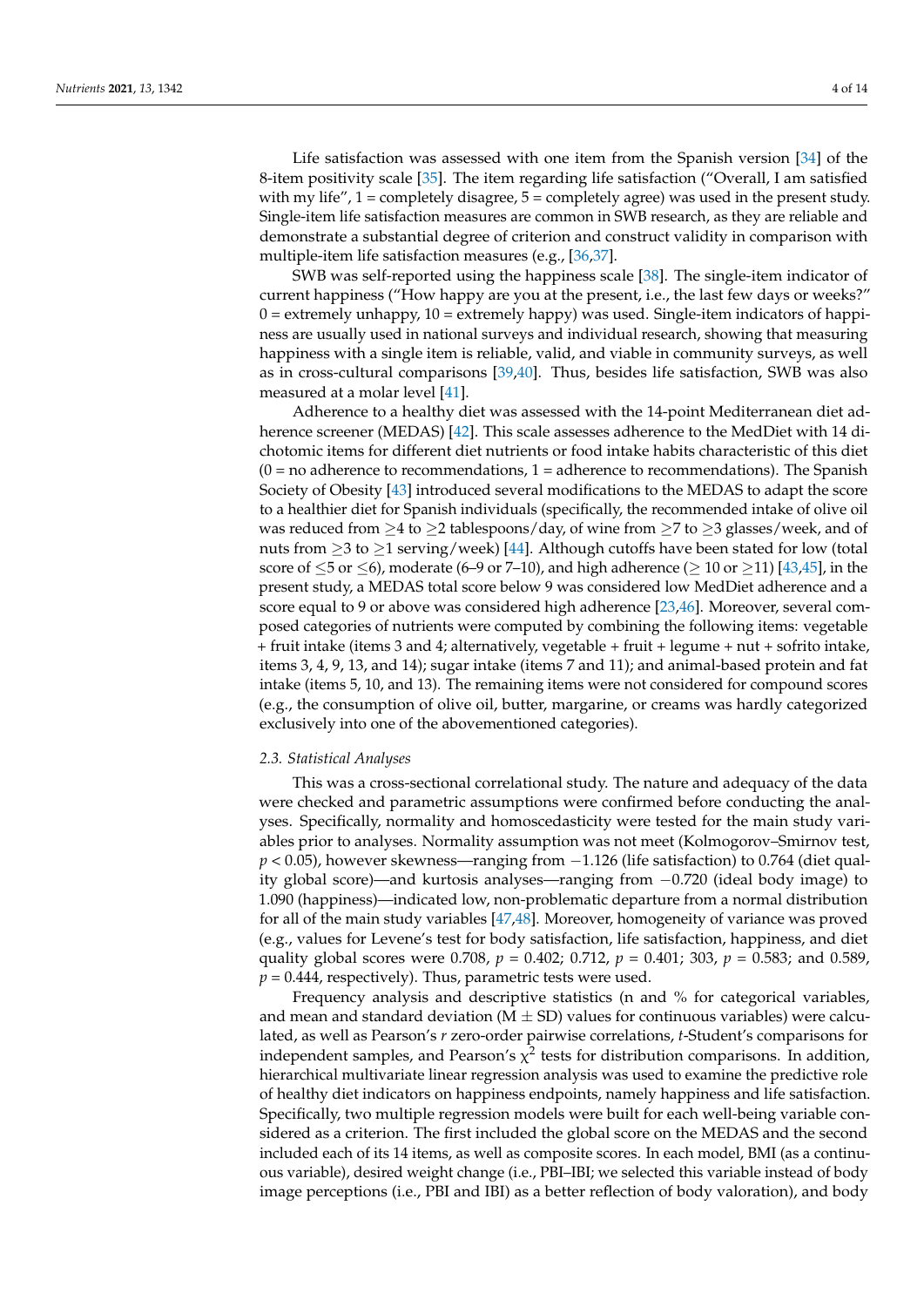satisfaction were also introduced to test their influences. All models included age and sex/gender as potential confounders. In each of the analyses, demographic variables were entered in step 1; BMI, desired weight change, and body satisfaction were entered in step 2; and the indicators of a healthy diet were entered in step 3. In all regression models, nonstandardized (*b*) and standardized beta (*β*) regression coefficients (the latter as a measure of the effect sizes associated with the former regression coefficients) were calculated.

Indirect mediation analyses were conducted to explore in depth the relationships indicated by the abovementioned analyses. Specifically, both simple and multiple mediation with mediators operating in serial were tested with Hayes' PROCESS SPSS (Statistical Package for the Social Sciences,  $BMI^{\circledR}$ ) macros (models 4 and 6, respectively) [\[49\]](#page-12-17). A 5000-sample, bias-adjusted bootstrap procedure was performed to generate upper and lower 95% confidence intervals for indirect effect coefficients. Covariates (age, sex/gender, and BMI) did not affect the results and were removed from the final models for simplicity.

The significance level for all analyses was set at *p* < 0.05. Statistical analyses for the current study were conducted using SPSS 25.0 (SPSS Inc., Chicago, IL, USA, 2017).

## **3. Results**

Table [1](#page-4-0) shows the descriptive statistics and correlation results for BMI, body perceptions, desired body change, body satisfaction, healthy diet, and SWB indicators (happiness and life satisfaction).

<span id="page-4-0"></span>**Table 1.** Descriptive results and correlations for the study variables and correlations between happiness and dietary components.

|                            | М       | <b>SD</b> | LS      | <b>HAP</b> | FI      | MI      | <b>SI</b> | cFV     | $cFV+$ | cAN     | cSU  |
|----------------------------|---------|-----------|---------|------------|---------|---------|-----------|---------|--------|---------|------|
| BMI                        | 28.76   | 3.57      |         | $-0.22*$   |         |         |           |         |        |         |      |
| Perceived body image (PBI) | 6.17    | 1.96      |         |            |         |         |           |         |        |         |      |
| Ideal body image (IBI)     | 8.29    | 1.85      |         |            |         |         |           |         |        |         |      |
| PBI-IBI discrepancy        | $-2.12$ | 1.79      |         |            |         |         |           |         |        |         |      |
| Body satisfaction (BS)     | 4.73    | 1.41      | $0.24*$ | $0.44*$    |         |         |           |         |        |         |      |
| MedDiet (MD, MEDAS total)  | 7.18    | 2.09      |         | 0.17       |         |         |           |         |        |         |      |
| Life satisfaction (LS)     | 3.88    | 1.09      |         | $0.31*$    | $0.25*$ |         | 0.19      | $0.26*$ | 0.19   |         |      |
| Happiness (HAP)            | 7.46    | 1.79      |         |            |         | $0.25*$ | $0.21*$   | 0.18    |        | $0.23*$ | 0.19 |

Healthy diet-related indicators: FI: fruit intake; MI: red meat intake; SI: sugar-enriched or carbonated drinks intake; cFV: composed score of FV intake; cFV+: composed score of fruit, vegetables, legumes, nuts, and sofrito intake; cAN: composed score of animal-based proteins and fats; cSU: composed score of sugar intake. Note: \* *p* < 0.05; remaining: *p* < 0.10.

> Table [2](#page-5-0) shows the frequencies of positive scores for each of the items in the MEDAS, the mean total score over 14, and the percentage of individuals in each of the adherence categories. Notably, only two in ten participants were considered to adhere to the healthy eating pattern of the MedDiet. A total of six out of the 14 items of the questionnaire were positively scored by more than half of the sample; these were mostly related to the use of olive oil as the main culinary fat (items 1, 2, and 14; almost all of the participants) and the consumption of nuts (9 in ten of the participants), legumes (2/3 of the participants), and seafood (1/2 of participants). In contrast, approximately one-third of the participants ate at least two servings of vegetables or three fruit units per day, and the majority of the sample (7–8 of ten) reported an intake above the recommendations in terms of red meat, fats, and sugar-added drinks and foods. Moreover, BMI and the total score on the MEDAS were inversely correlated ( $r = -0.34$ ,  $p < 0.01$ ). Comparisons were conducted between individuals with overweight and obesity in terms of diet quality (see Table [3\)](#page-5-1). Several diet components discriminated between weight categories, including the daily consumption of fruit; as with fruit intake, daily consumption of vegetables was higher in overweight compared to individuals with obesity, however this difference was not significant. For the remaining diet components, non-significant differences were found (*p* > 0.05). In addition, there was a significantly different distribution of adherence to MedDiet patterns by BMI category (see Table [3\)](#page-5-1).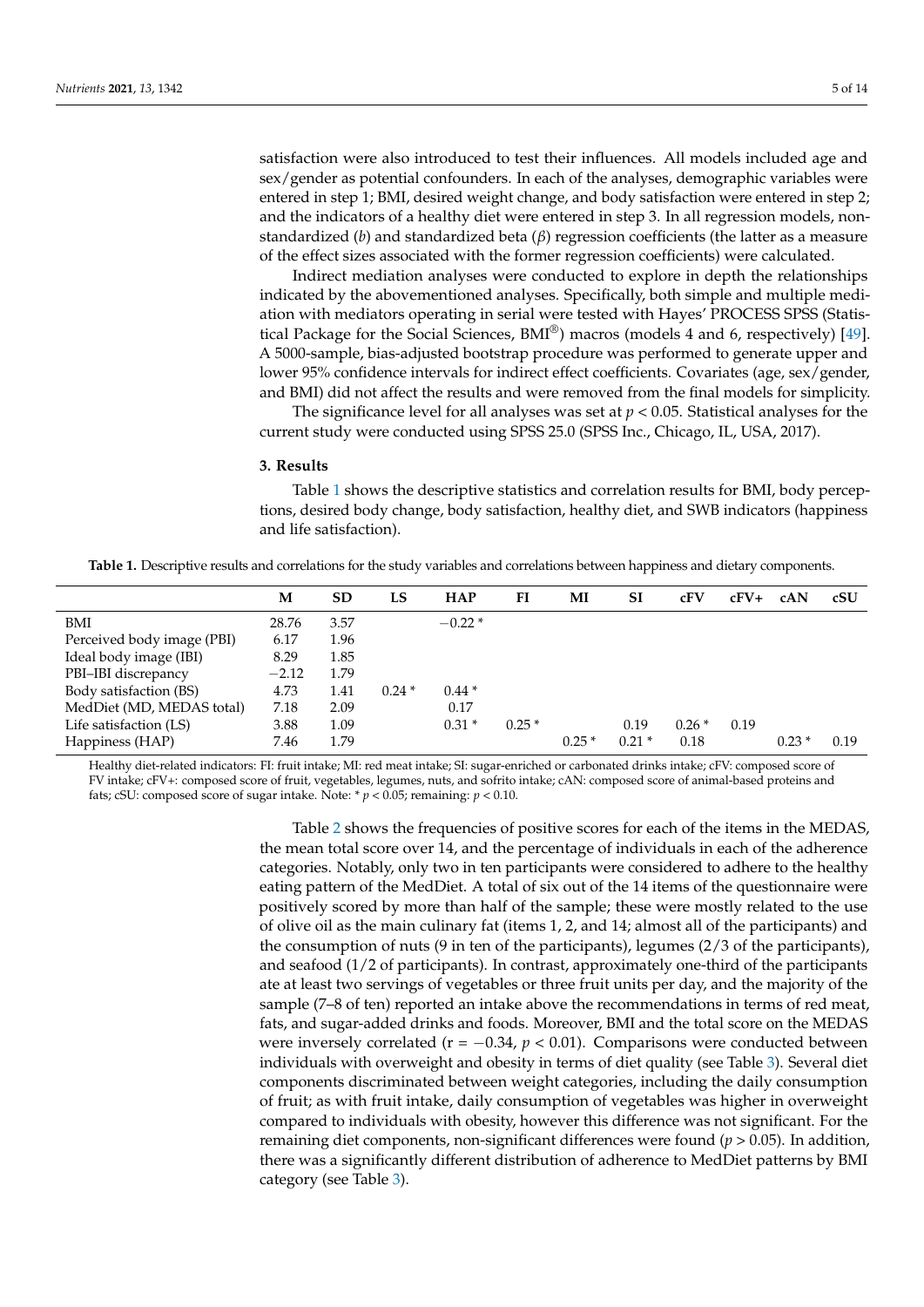<span id="page-5-0"></span>

|                                                                                                                                                  | <b>Positive Scores</b>        |
|--------------------------------------------------------------------------------------------------------------------------------------------------|-------------------------------|
| <b>MEDAS</b> Items                                                                                                                               | $N\%$                         |
| Use of olive oil as main culinary fat                                                                                                            | 91                            |
| Consumption of $\geq$ 2 tablespoons of olive oil per day <sup>a</sup> (including all fresh and cooked meals)                                     | 93                            |
| Consumption of $\geq$ 2 servings (200 g <sup>b</sup> ) of vegetables per day (at least 1 in salad or fresh; garnish or<br>accompaniments, 100 g) | 39                            |
| Consumption of $\geq$ 3 fruit units per day (including fruit juices)                                                                             | 35                            |
| Consumption of < 1 serving (100-150 g) of red meat or meat products (hamburger, ham, sausage, etc.) per day                                      | 20                            |
| Consumption of $<$ 1 serving (12 g) of butter, margarine, or cream per day                                                                       | 17                            |
| Consumption of < 1 sweet or carbonated beverage per day                                                                                          | 28                            |
| Consumption of $\geq$ 3 glasses of wine per week $a$                                                                                             | 16                            |
| Consumption of $\geq$ 3 servings (150 g) of legumes per week                                                                                     | 66                            |
| Consumption of $\geq$ 3 servings (100–150 g) of fish or (4–5 units or 200 g) of shellfish per week                                               | 51                            |
| Consumption of < 3 commercial (not homemade) sweets or pastries                                                                                  | 34                            |
| Consumption of $\geq 1$ serving (30 g) of nuts per week <sup>a</sup>                                                                             | 91                            |
| Preference for consumption of chicken, turkey, or rabbit meat $(100-150 g/\text{serving})$ instead of red meat, pork, or<br>processed meat       | 39                            |
| Consumption of $\geq$ 2 times of vegetables, pasta, rice, or other dishes seasoned with "sofrito"                                                | 98                            |
| <b>Global MEDAS Score</b>                                                                                                                        | $M \pm SD$<br>$7.18 \pm 2.09$ |
| <b>Categories of Adherence</b>                                                                                                                   | $N\%$                         |
| Low                                                                                                                                              | 78                            |
| High                                                                                                                                             | 22                            |

**Table 2.** Response frequencies to the Mediterranean diet adherence screener (MEDAS).

Note. <sup>a</sup> Modified by the SEEDO. <sup>b</sup> Grams are indicated for each portion, serving, or piece.

**Table 3.** Significant differences in diet indicators between participants with overweight and obesity.

<span id="page-5-1"></span>

| <b>MEDAS Items and Total Score</b>                                                                                                | Overweight<br>$(M \pm SD)$ | <b>Obesity</b><br>$(M \pm SD)$ | t, p                       |
|-----------------------------------------------------------------------------------------------------------------------------------|----------------------------|--------------------------------|----------------------------|
| Consumption of $\geq$ 3 fruit units per day (including fruit juices)                                                              | $0.42 \pm 0.50$            | $0.19 \pm 0.40$                | 2.419, 0.02                |
| Consumption of $<$ 1 serving (100–150 g) of red meat or meat products<br>(hamburger, ham, sausage, etc.) per day                  | $0.26 + 0.44$              | $0.06 + 0.25$                  | 2.820, < 0.01              |
| Consumption of < 1 sweet or carbonated beverage per day                                                                           | $0.38 \pm 0.49$            | $0.06 + 0.25$                  | $4.224$ , $< 0.001$        |
| Consumption of $\geq$ 3 servings (150 g) of legumes per week                                                                      | $0.72 \pm 0.45$            | $0.52 \pm 0.51$                | $1.965, 0.06$ <sup>+</sup> |
| Consumption of < 3 commercial (not homemade) sweets or pastries                                                                   | $0.39 + 0.49$              | $0.23 \pm 0.43$                | $1.713, 0.09$ <sup>+</sup> |
| Preference for consumption of chicken, turkey, or rabbit meat<br>(100–150 g/serving) instead of red meat, pork, or processed meat | $0.49 + 0.50$              | $0.16 + 0.37$                  | 3.664, < 0.001             |
| <b>Global MEDAS Score</b>                                                                                                         | $7.65 \pm 2.14$            | $6.13 \pm 1.54$                | 4.024, < 0.001             |
| Categories of adherence                                                                                                           | $\%$                       | $\%$                           | $x^2$ , p                  |
| Low                                                                                                                               | 62.8                       | 90.9                           | 6.329, 0.01                |
| High                                                                                                                              | 37.2                       | 9.1                            |                            |

Note.  $\frac{+}{p}$  < 0.10.

We used hierarchical multiple regression to examine the effects of adherence to the MedDiet eating pattern along with BMI, desired weight change, and body satisfaction on SWB indicators while controlling for confounders. When the MEDAS total score, adherence category, or each of the MEDAS items was introduced as a predictor, only body satisfaction emerged as a significant predictor (for happiness, βs ranged from 0.43 to 0.46, *p* = 0.000; for life satisfaction, a constant β of 0.24 was obtained, *p* < 0.05; detailed results available upon request).

In contrast, the combination of nutrients emerged as a significant predictor. Table [4](#page-6-0) shows the main findings. For the regression model involving happiness (upper panel), demographic variables accounted for 1% of the variance in step 1, and neither sex/gender nor age significantly contributed to the explained variance (correlation  $R^2 = 0.01$ ,  $F = 0.490$ ,  $p = 0.614$ ); in the second step, age, sex/gender, BMI, and PBI-IBI were not significant independent predictors, and only body satisfaction emerged as a significant predictor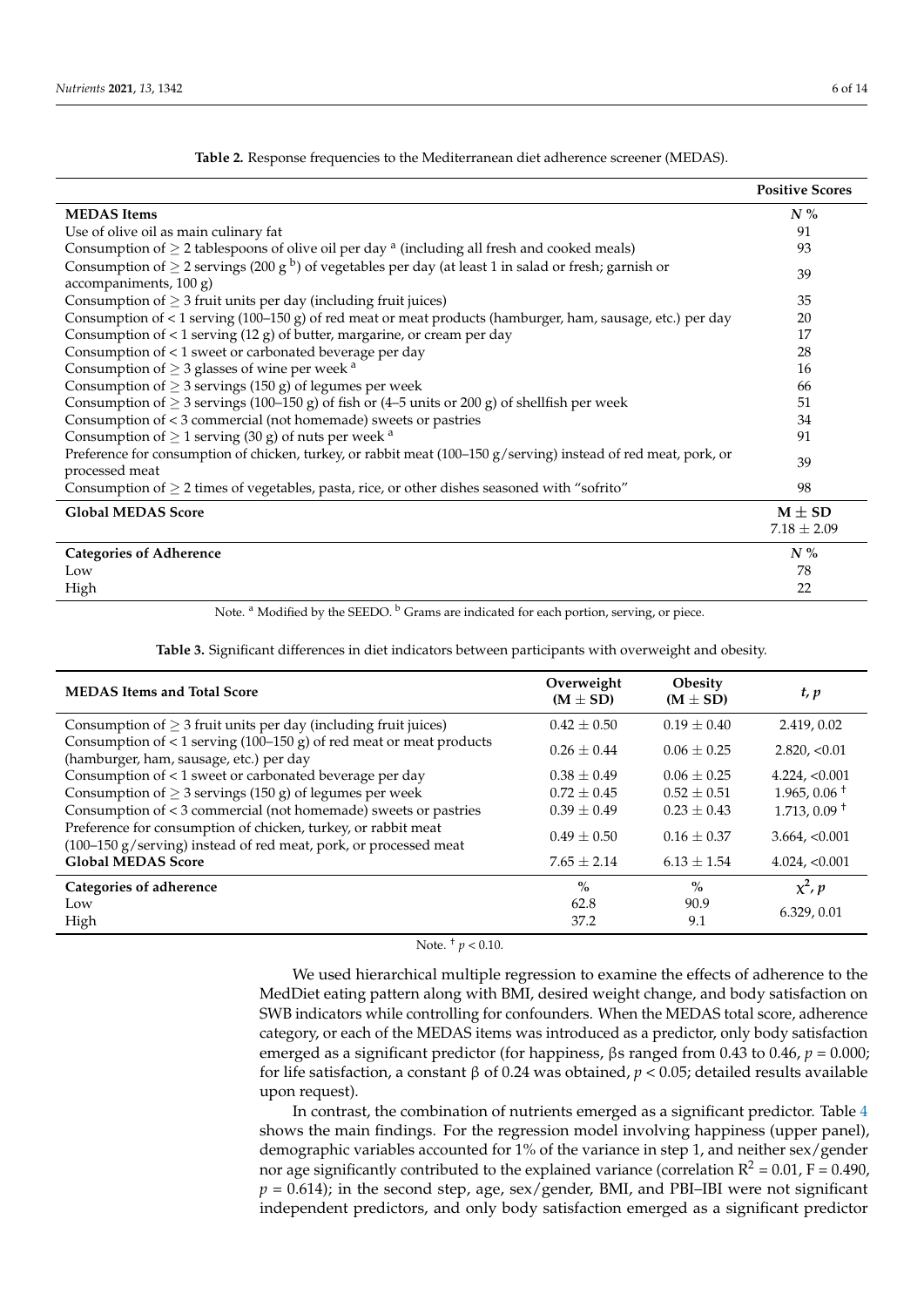$(β = 0.46, p = 0.000)$ , accounting for 17% of the variance (correlation R<sup>2</sup> = 0.17, F = 5.000,  $p = 0.000$ ). In step 3, when all the diet-related composite scores were also introduced, only body satisfaction remained a significant predictor ( $β = 0.44$ ,  $p = 0.000$ ), accounting for 17% of the variance (correlation  $R^2 = 0.17$ , F = 3.512,  $p = 0.001$ ). Hence, as body satisfaction increases, independent of other factors, individuals are more likely to report being happy, and healthy diet indicators did not contribute to such a relationship.

<span id="page-6-0"></span>**Table 4.** Hierarchical multiple regressions of happiness (up) and life satisfaction (down) on sociodemographic, weight status, body perception and satisfaction, and MedDiet indicators (final model).

| Happiness                                            | Stand. Beta | Stand. Error | t        | p                |
|------------------------------------------------------|-------------|--------------|----------|------------------|
| Age                                                  | $-0.05$     | 0.016        | $-0.474$ | 0.636            |
| Sex/gender                                           | $-0.06$     | 0.381        | $-0.567$ | 0.572            |
| BMI $\text{kg/m}^2$                                  | $-0.01$     | 0.056        | $-0.042$ | 0.967            |
| PBI-IBI                                              | $-0.02$     | 0.099        | $-0.220$ | 0.826            |
| Body satisfaction                                    | 0.44        | 0.139        | 4.011    | $0.000**$        |
| Fruit and Vegetables (items 3 and 4)                 | 0.13        | 0.240        | 1.289    | 0.201            |
| Sugar (items 7 and 11)                               | 0.01        | 0.281        | 0.125    | 0.901            |
| Animal-based Proteins and Fats (items 5, 10, and 13) | 0.06        | 0.219        | 0.565    | 0.574            |
| <b>Life Satisfaction</b>                             | Stand. Beta | Stand. Error | t        | $\boldsymbol{p}$ |
| Age                                                  | $-0.16$     | 0.011        | $-1.517$ | 0.133            |
| Sex/gender                                           | 0.01        | 0.244        | 0.049    | 0.961            |
| BMI $\text{kg/m}^2$                                  | 0.03        | 0.036        | 0.237    | 0.813            |
| PBI-IBI                                              | 0.05        | 0.064        | 0.502    | 0.617            |
| Body satisfaction                                    | 0.23        | 0.089        | 2.034    | $0.045*$         |
| Fruit and Vegetables (items 3 and 4)                 | 0.29        | 0.154        | 2.687    | $0.009**$        |
| Sugar (items 7 and 11)                               | 0.06        | 0.180        | 0.523    | 0.602            |
| Animal-based Proteins and Fats (items 5, 10, and 13) | $-0.13$     | 0.140        | $-1.080$ | 0.283            |

Note. Standard errors were robust to heteroskedasticity. Note: \* *p* < *0*.05, \*\* *p* < *0*.01.

For the regression model involving life satisfaction (Table [4,](#page-6-0) lower panel), demographic variables accounted for less than 1% of the variance in step 1, and neither sex/gender nor age significantly contributed to the explained variance (correlation  $R^2 = 0.009$ ,  $F = 1.442$ ,  $p = 0.241$ ); in the second step, age, sex/gender, BMI, and PBI-IBI were not significant independent predictors, and only body satisfaction emerged as a significant predictor  $(\beta = 0.24, p < 0.05)$ , accounting for 4% of the variance (correlation R<sup>2</sup> = 0.036, F = 1.737,  $p = 0.134$ ). In step 3, when all the diet-related composite scores were introduced, FV intake ( $\beta$  = 0.29, *p* < 0.01) and body satisfaction ( $\beta$  = 0.23, *p* < 0.05) emerged as independent predictors, accounting for 9% of the variance (correlation  $R^2 = 0.085$ ,  $F = 2.146$ ,  $p < 0.05$ ). Hence, as both FV consumption and body satisfaction increase, individuals are more likely to report being satisfied with their lives independently of other factors; no other healthy diet indicator contributed to such a relationship.

When the compound variable of vegetables  $+$  fruits  $+$  legumes  $+$  nuts  $+$  sofrito was used instead of the composite relative to FV intake, similar findings were obtained. Specifically, βs were 0.24, *p* < 0.05 for body satisfaction and 0.21, *p* < 0.05 for the diet indicator for life satisfaction (β = 0.44,  $p = 0.000$ , and β = 0.05,  $p > 0.05$ , respectively, for happiness), thus indicating that the main contribution of plant-based foods was due to FV (detailed results available upon request).

Given the previous results, we expected to find that life satisfaction, as the cognitive component of SWB [\[41\]](#page-12-9), was predicted by healthy eating, and in turn predicted happiness. We tested this hypothesis with a mediation analysis (PROCESS model 4), whereby FV intake was the predictor, life satisfaction was the mediator, and happiness was the predicted variable. Such a mediation effect was confirmed (see Figure [1\)](#page-7-0). FV consumption explained happiness through the full mediation of life satisfaction. Table [5](#page-7-1) displays the findings. We tentatively tested the role of body satisfaction in such a relationship. Thus, body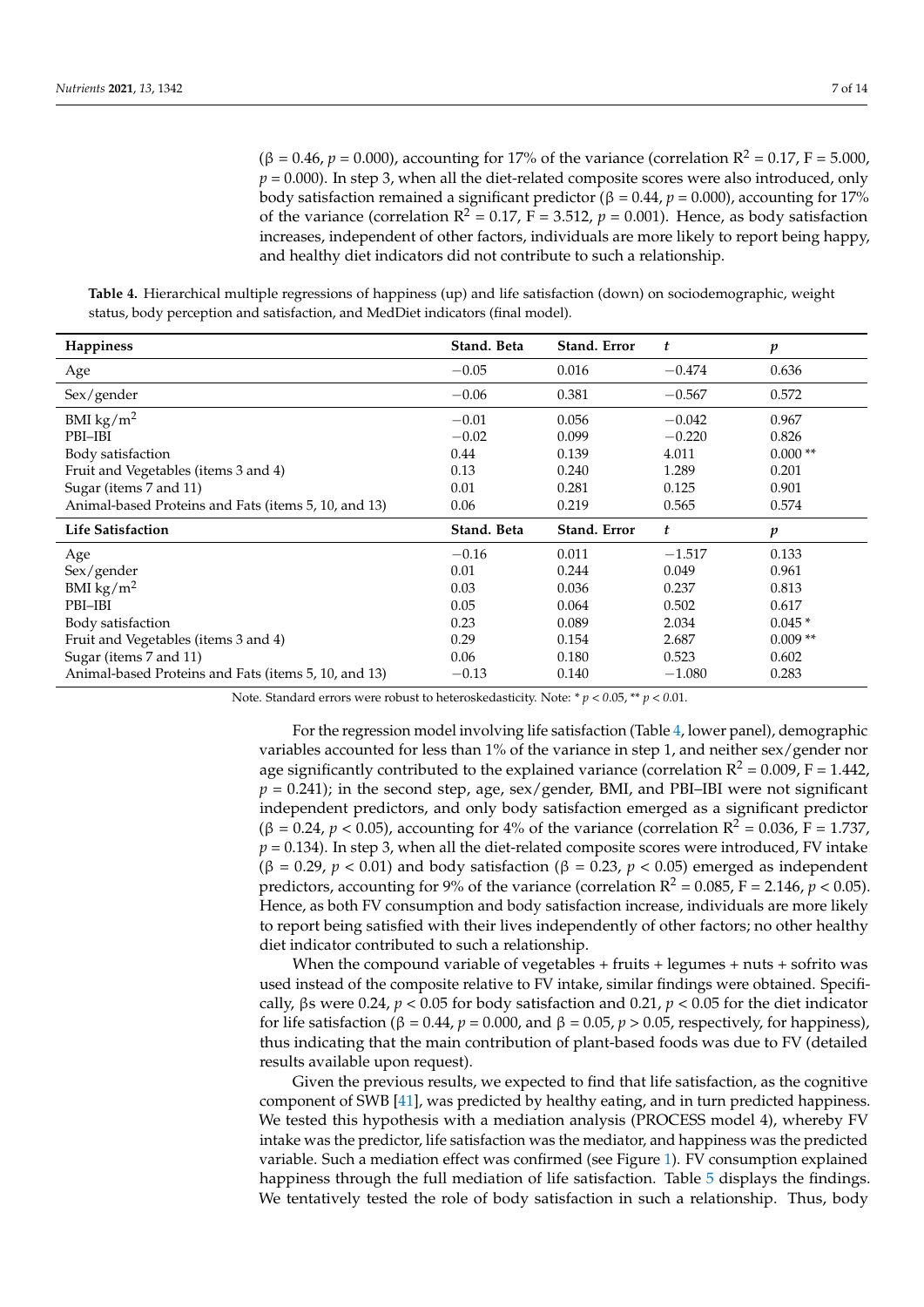satisfaction was proposed as mediator 1, transmitting its effects to life satisfaction as mediator 2, with both being predicted by FV intake, which in turn influenced happiness. However, no mediation effect was supported by the findings (results available upon request). This latter finding excluded body satisfaction as a possible intervening variable in the relationships between FV intake, life satisfaction, and happiness. –

<span id="page-7-0"></span>

**Figure 1.** Mediational effect of life satisfaction in the relationship between FV intake and happiness. Note. Standardized coefficients for indirect and direct effects. Note: \*\* *p* < *0*.01.

<span id="page-7-1"></span>

| Path                                                                   |                 | Coeff.         | <b>SE</b>               | t, p              | LLCI-ULCI        |
|------------------------------------------------------------------------|-----------------|----------------|-------------------------|-------------------|------------------|
| FV intake -> Life satisfaction<br>$(R^2 = 0.07; F = 7.169, p = 0.009)$ |                 | 0.37           | 0.147                   | $2.677, 0.009$ ** | $0.096 - 0.643$  |
| Life satisfaction -> Happiness<br>$(R2 = 0.11; F = 5.854, p = 0.004)$  |                 | 0.46           | 0.163                   | $2.850, 0.005$ ** | $0.141 - 0.788$  |
| FV intake -> Happiness                                                 | Indirect effect | 0.25<br>Coeff. | 0.231<br><b>Boot SE</b> | 1.084, 0.281      | $-0.208 - 0.707$ |
|                                                                        |                 | 0.17           | 0.091                   |                   | $0.040 - 0.411$  |

**Table 5.** Indirect mediational effects.

Coeff: Coefficient; SE: Standard error; LLCI: Lower limit, 95% confidence interval; ULCI: Upper limit, 95% confidence interval; \*\* *p* < 0.01.

# **4. Discussion**

The literature on SWB has largely ignored the substantial influence of diet-related factors until very recently, and research specifically with individuals with excessive weight is completely lacking. In the present study, we explored predictors of happiness, including BMI, body image perceptual–subjective and evaluative–subjective dimensions, and healthy diet in adults with overweight or obesity. This study contributes to the evidence linking the MedDiet, particularly FV consumption, to higher levels of well-being, such as positive mood, happiness, psychological well-being, and flourishing (e.g., [\[17,](#page-11-4)[18\]](#page-11-5)), underscoring the relationship between lifestyle and well-being by showing a positive association between FV consumption and SWB. With the focus shifted towards a more positive and well-beingcentered perspective on eating behavior, the present study contributes to the literature by exploring such a link in individuals with excessive weight.

Our findings are parallel to other reports on SWB in Spanish adults with excess weight, which are lower than those reported for adults for all-range weight (e.g.,  $[1,23]$  $[1,23]$ ). In addition to shape and weight concerns, weight-related stigma, psychological distress and psychopathological symptoms, unhealthy attitudes and behaviors, the risk of chronic or fatal diseases and eating disorders, weight loss failure, and diminished quality of life, research on positive states and resources for happiness in individuals with excessive weight is scarce and the present study contributes to research in this arena.

Regarding the mean total score of the sample on the MEDAS, as expected it was lower than those reported in studies with national samples of adults from Spain [\[23](#page-11-9)[,45](#page-12-13)[,50\]](#page-12-18) and other Mediterranean nations [\[21\]](#page-11-8) that were not restricted to individuals with excessive weight. This result supports recent data suggesting that adherence to healthy eating is lower for the higher weight categories [\[45](#page-12-13)[,46](#page-12-14)[,50\]](#page-12-18). In terms of percentages of adherence, it has been reported that approximately 35% of the Spanish adult population shows high adherence (total score  $\geq$  9) to recommendations [\[45,](#page-12-13)[46\]](#page-12-14); in our study, which supported

**–** –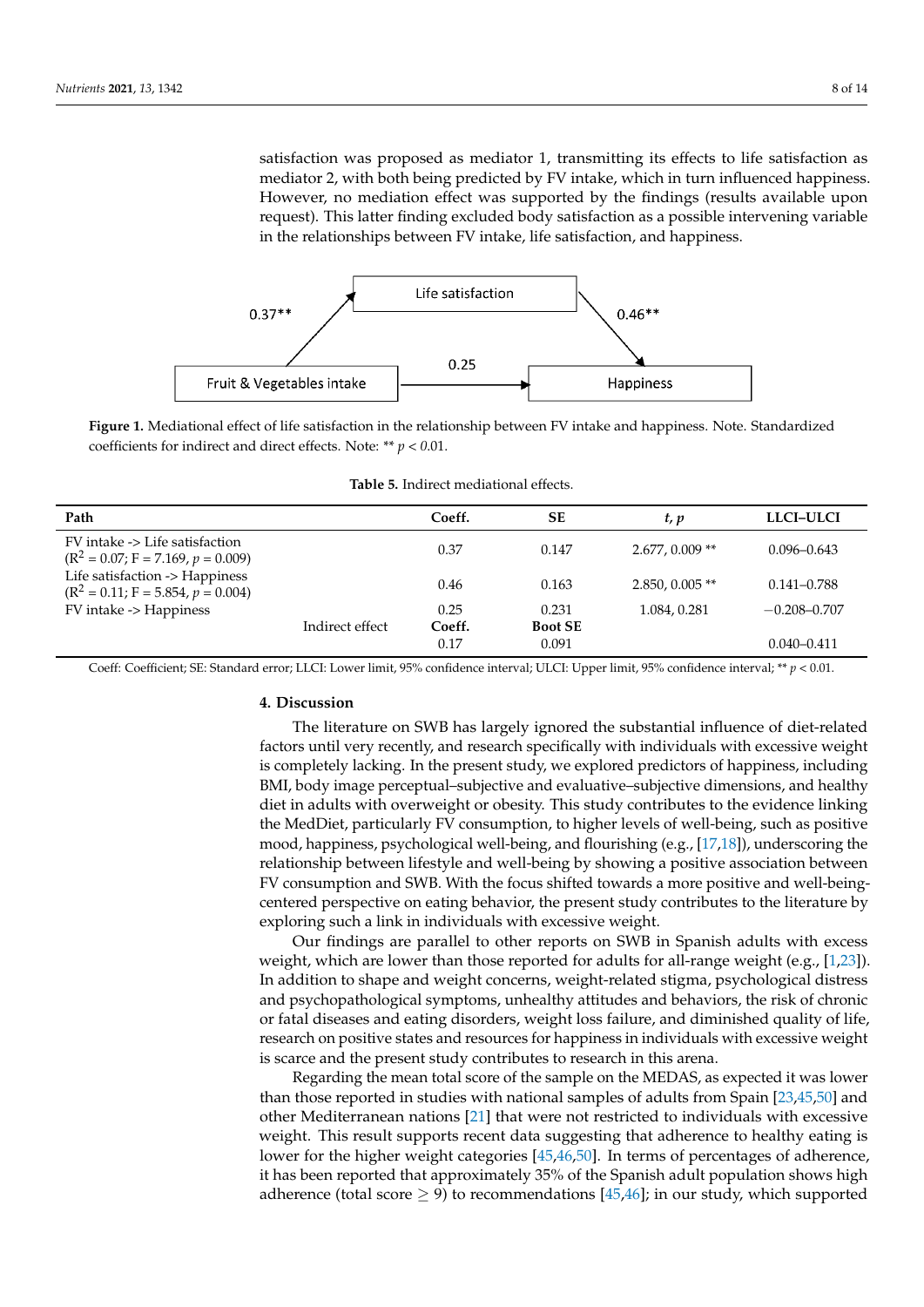expectations, lower rates were observed, supporting findings obtained with individuals with excessive weight and metabolic syndrome [\[51\]](#page-12-19). Our findings stress the low proportion of individuals with overweight and obesity who fully adhere to the healthy dietary patterns of the MedDiet, and moreover that individuals with excessive weight may show differences that might largely contribute to their weight. For example, when rates of adherence to each of the items of the MEDAS are compared with those reported by others for population-based samples (e.g., [\[23](#page-11-9)[,45](#page-12-13)[,46,](#page-12-14)[50,](#page-12-18)[52\]](#page-12-20)), the participants in our study reported lower consumption of basic foods such as fruits but considerably higher intakes of solid, animal-based fats, and high-sugar foods (e.g., red meat and processed meats; butter, margarine, and creams; sugared drinks; sweets and pastries) and of healthy yet highly caloric foods (e.g., olive oil, nuts, legumes, fish, and sofrito), probably at higher quantities than that recommended. The quantity, not only the quality, of foods plays an important role in weight status [\[53\]](#page-12-21). It has been indicated that Spanish and other Mediterranean-based individuals are distancing from the MedDiet patterns, which is also associated with national increasing rates of excessive weight [\[21,](#page-11-8)[23](#page-11-9)[,50](#page-12-18)[,54–](#page-12-22)[58\]](#page-13-0). Recent studies suggest that the percentage of individuals who report never consuming or consuming less than 5 servings per day of FV is significantly higher in those with obesity than in subjects with normal weight [\[57](#page-13-1)[,58\]](#page-13-0). Our findings, compared to other samples with a wider range of weight categories, may also indicate that the dietary patterns of individuals with overweight and obesity are poorer and unhealthier than those of individuals with a healthier body weight. When we compared the diet pattern of those with overweight and obesity, we also found among the latter a higher intake of highly caloric foods (e.g., high-fat meat, high-glucose foods and beverages) and lower consumption of healthy foods (e.g., fruit, legumes, white meat), and BMI was inversely correlated with adherence to the MedDiet.

It has been proposed that studying dietary patterns as a whole rather than single food components or nutrients better allow for assessment of the health effects of a diet because such patterns account for potentially cumulative effects and synergies between nutrients and foods and for possible dietary confounders; moreover, the effects of individual dietary factors may be too small to be detected. Posterior analyses of diet components can shed light on potential specific effects of some food groups or habits over others [\[23,](#page-11-9)[53\]](#page-12-21). We approached our aims by using both types of dietary indicators. However, no effects were found when the total score for the MEDAS or the categories of adherence to the MedDiet were used, and limited findings were established for categories of foods, as we discuss in depth below. Nevertheless, correlation analyses (Table [1\)](#page-4-0) demonstrated that the SWB of individuals with excessive weight is significantly or marginally related not only to the intake of healthy nutrients such as FV, but also to the consumption of unhealthy foods, such as animal-based proteins and fats, including red or processed meat products and sugarenriched foods such as carbonated drinks. This finding has also been confirmed with other samples (e.g., [\[17,](#page-11-4)[19](#page-11-6)[,23](#page-11-9)[,59\]](#page-13-2)). This issue is something that future research should address.

The results of the regression models tested with each of the SWB endpoints as criterion variables and the MEDAS global score, categories of adherence, and each of the MEDAS items as independent variables did not reveal a significant relationship with any of the SWB indicators. Nevertheless, when we took into consideration the consumption of FV, we found that a higher intake of FV servings/day was related to higher life satisfaction. We could not demonstrate such an effect for happiness, with other researchers also finding discrepant results when several indicators of well-being were considered, including happiness [\[19,](#page-11-6)[21,](#page-11-8)[23,](#page-11-9)[60\]](#page-13-3). However, a mediated relationship was supported, in which FV intake predicted happiness fully mediated by life satisfaction. Our findings support previous evidence, including in Spanish samples (e.g., [\[23\]](#page-11-9)), linking FV intake to better SWB. The consumption of FV per day of at least 5 servings or units in total (MEDAS items 3 and 4) is considered one of the most relevant or common indicators of adherence to a healthy diet, since these foods are at the basis of the MedDiet pyramid [\[61](#page-13-4)[–63\]](#page-13-5). Several tentative explanations for the unexpected results related to the happiness indicator and the two indicators of FV consumption include the following. It is possible that our results are due to insuffi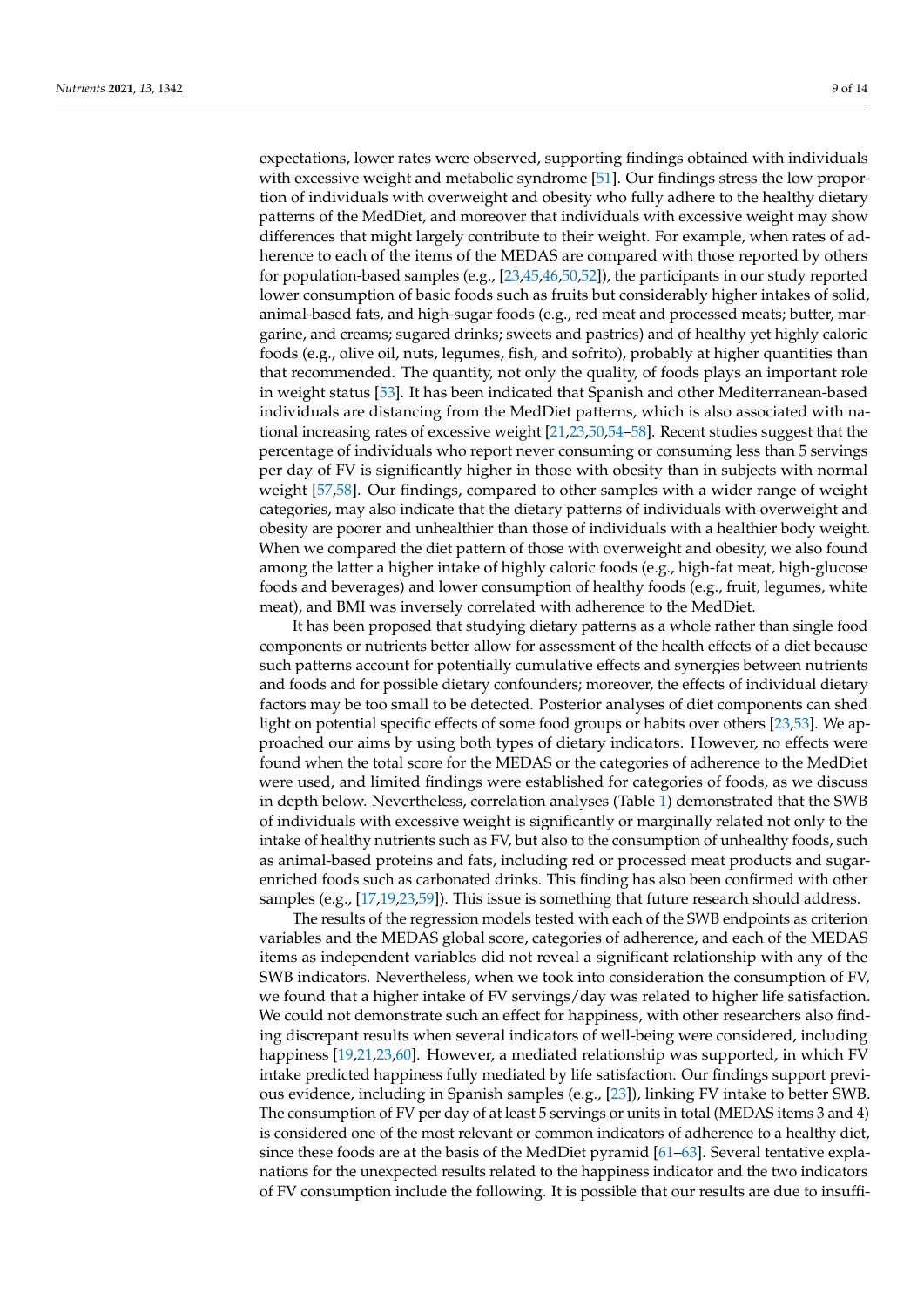cient consideration of the exact amount of FV servings per day; it has been stated that FV consumption and SWB indicators have a linear dose–response relationship [\[19](#page-11-6)[,20](#page-11-7)[,60,](#page-13-3)[64,](#page-13-6)[65\]](#page-13-7) and that optimal intake is  $\geq$ 7-8 servings per day [\[19](#page-11-6)[,20,](#page-11-7)[26\]](#page-11-16), something that has also been postulated for physical and mental health outcomes [\[66\]](#page-13-8), although others have indicated that minimal increments in consumption not reaching the "5 a day" recommendation are also associated with substantial increases in happiness [\[60](#page-13-3)[,64\]](#page-13-6), overall health, and quality of life [\[67\]](#page-13-9). Another possible explanation is that it has been demonstrated that raw compared to prepared FV is more associated with increments in SWB [\[24,](#page-11-10)[27\]](#page-11-11). Future research is needed to reach more consistent findings.

The contribution of third variables is another possible reason for our findings. Regarding the association between FV intake and SWB among individuals with excess weight, our findings also confirmed the key role of body image dimensions in addition to the effects of diet-related indicators for overall well-being. Previous research has stressed the relevance of body image among individuals with excessive weight, with body dissatisfaction being higher with increasing BMI levels [\[68–](#page-13-10)[70\]](#page-13-11). Most people with excess weight perceive themselves as so, even when they might not have completely accurate perceptions of their weight [\[31\]](#page-11-15). A considerable number of persons, particularly females, with overweight and obesity have negative body self-perceptions and are dissatisfied with their bodies and wish they were thinner. Nevertheless, we further tested whether body satisfaction could have a mediating role in the relationship between dietary quality and SWB, however could not confirm this. A previous review also discarded a mediation effect caused by better health status [\[17\]](#page-11-4). Research testing possible mediation effects is urgently needed.

Our findings have theoretical and clinical utility, guiding both research and treatment. Although previous evidence suggests that happiness is lower among individuals with obesity, research on the correlates of SWB in this population is warranted to increase our knowledge. This study contributes to research on happiness and its correlates in obese individuals. While weight loss has been associated with some benefits in terms of mental health and psychological well-being [\[71\]](#page-13-12), adhering to the MedDiet could become an ecological approach to improve the affective experience and life evaluation of the population, particularly individuals who are overweight and obese, entailing benefits for and beyond happiness. Public policy programs to encourage healthy eating stress that happiness gains from healthy eating may occur much more quickly than any longdistance improvement to people's physical health [\[20,](#page-11-7)[22,](#page-11-17)[25,](#page-11-18)[26,](#page-11-16)[59,](#page-13-2)[60\]](#page-13-3). Nevertheless, our understanding of the complexity and heterogeneity of obesity has to improve for more successful prevention and management of obesity, and both well-being- and dieting-related factors should be monitored and targeted for their possible roles in the causation and maintenance of overweight. Furthermore, whether these associations reflect a positive cause–effect reciprocal synergism remains to be established. If so, interventions aimed at promoting a healthier lifestyle may result in increasing well-being, and vice versa.

Despite the contributions of the present study, which included considering several dimensions of body perceptions, dietary habits, and two indicators of SWB in men and women with overweight and obesity, our conclusions should be interpreted in light of some limitations. First, the sample was limited in size and constituted a nonrandom sample of individuals with excessive weight, which restricts the generalizability of our findings. Thus, the findings need to be replicated with broader and more heterogeneous samples. Second, our study relied on self-report measures that may be susceptible to various errors and biases. For instance, the use of questionnaires to assess dietary patterns may introduce an overestimation of foods considered healthy and an underestimation of foods considered unhealthy. Further research using multimodal assessment is warranted. Furthermore, it has been suggested that both hedonic and eudemonic constructs of SWB should be included to best capture associations of psychological well-being with health, quality of life, and longevity, but we restricted our analyses to indicators of hedonic well-being.

Moreover, since age, sex/gender, socioeconomic status, and lifestyle factors might have an influence on dietary behaviors, body image dimensions, and well-being indicators,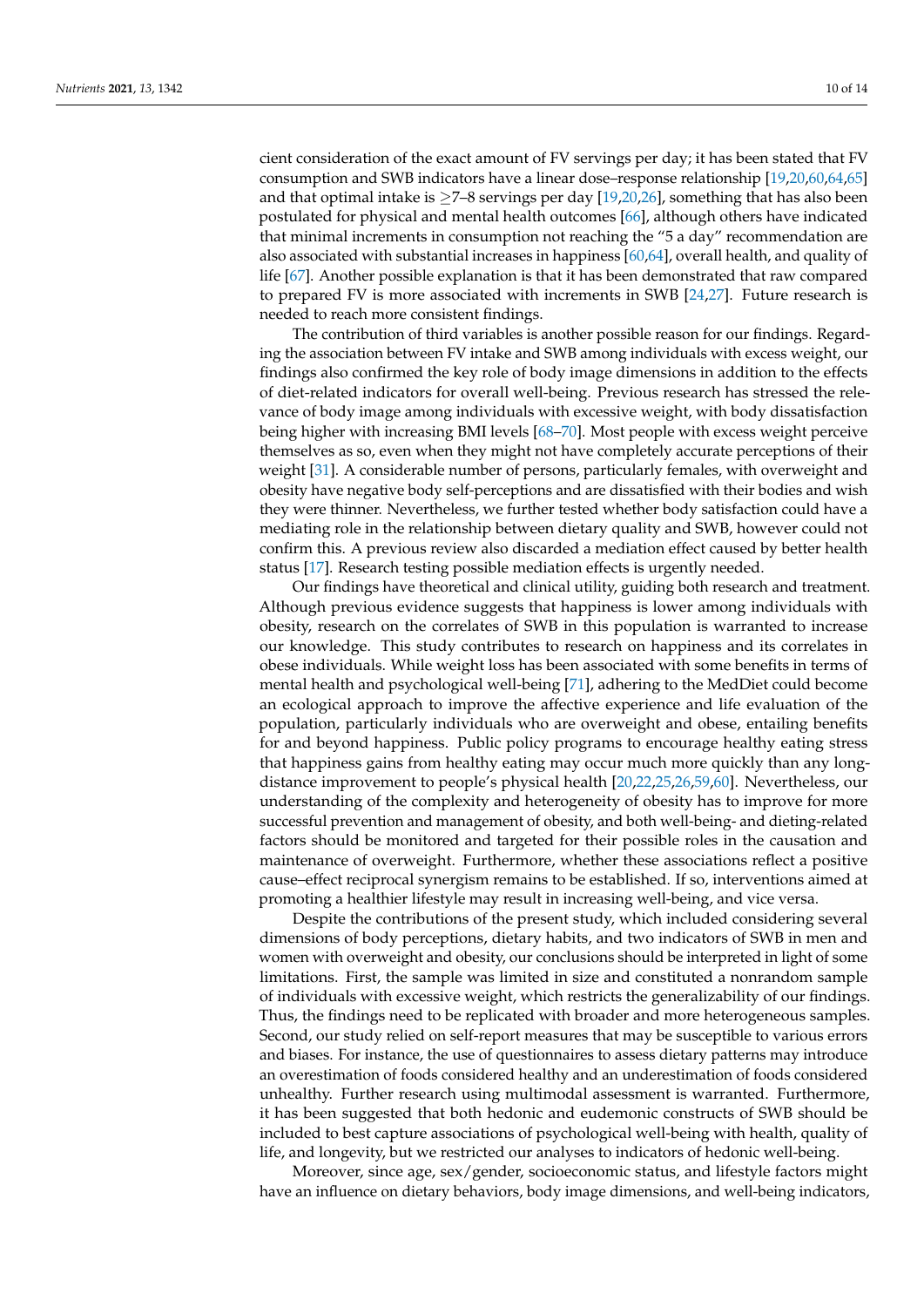but have usually been controlled for and not fully explored in the research to date on the associations between the MedDiet and SWB [\[17,](#page-11-4)[18\]](#page-11-5), future investigations should address their contributions to the link between healthy eating and happiness. Finally, due to the correlational and cross-sectional nature of the data, causal inferences cannot be stated. The utility of our findings may best be determined in future research testing the generalizability of the findings in other samples of individuals with overweight and obesity, and preferably with experimental and longitudinal analyses (e.g., whether an intervention focused on increasing adherence to the MedDiet translates into higher happiness).

In conclusion, despite the limitations, our results are pioneering and interesting. In summary, this investigation provides initial evidence that FV intake, as the basis of the MedDiet, is associated with life satisfaction in adults with overweight and obesity when BMI and body image dimensions are considered. Moreover, life satisfaction fully mediates the relationship between FV consumption and happiness. Our findings highlight the relevance of addressing both positive body image and healthy eating habits in the management of obesity and to increase happiness in this population. The current study also offers new directions for the study of well-being in obesity. Future research is required to investigate ways in which weight, body satisfaction, and dieting patterns may interact to affect functioning and well-being in individuals with excess weight and to explore how accumulated evidence may be used to inform health interventions to prevent and managing obesity in all its dimensions.

**Author Contributions:** Conceptualization, D.G.-I., A.R.-T. and F.A.; methodology, D.G.-I., A.R.-T. and F.A.; formal analysis, D.G.-I.; investigation, D.G.-I., A.R.-T., R.L., A.O. and F.A.; resources, D.G.-I., A.R.-T., R.L., A.O. and F.A.; data curation, D.G.-I., R.L. and A.O.; writing—original draft preparation, D.G.-I.; writing—review and editing, D.G.-I., A.R.-T. and F.A.; supervision, D.G.-I.; project administration, D.G.-I.; funding acquisition, D.G.-I., A.R.-T. and F.A. All authors have read and agreed to the published version of the manuscript.

**Funding:** This research was partially supported with the financial aid conceded to the "Psicología de la Salud/Medicina Conductual" Research Group (CTS-267) and "Psicología del Ejercicio, el Deporte y la Salud" Research Group (CTS-980) by the Junta de Andalucía (Spain), as well as to the Research Project "Quality of Life and Body Image in Adults with Obesity" (PIVA Projects, Ref. ICB2) by the Universidad Autónoma Ciudad Juárez (Mexico).

**Institutional Review Board Statement:** The study was conducted according to the guidelines of the Declaration of Helsinki, and approved by the Institutional Ethics Committee of the authors' institutions (CIEB-2018-1-36, 2018).

**Informed Consent Statement:** Written informed consent was obtained from all subjects involved in the study.

**Data Availability Statement:** Data available on request due to restrictions. The data presented in this study are available on request from the corresponding author. The data are not publicly available due to privacy.

**Acknowledgments:** We are grateful to all the participants and assistants who made this study possible.

**Conflicts of Interest:** The authors declare no conflict of interest. The funders had no role in the design of the study; in the collection, analyses, or interpretation of data; in the writing of the manuscript; or in the decision to publish the results.

#### **References**

- <span id="page-10-0"></span>1. Godoy-Izquierdo, D.; González-Hernández, J.; Rodríguez-Tadeo, A.; Lara, R.; Ogallar, A.; Navarrón, E.; Ramirez, M.J.; Lopez-Mora, C.; Arbinaga, F. Body satisfaction, weight stigma, positivity, and happiness among Spanish adults with overweight and obesity. *Int. J. Environ. Res. Public Health* **2020**, *17*, 4186. [\[CrossRef\]](http://doi.org/10.3390/ijerph17124186)
- <span id="page-10-1"></span>2. Blanchflower, D.G.; Oswald, A.J.; van Landeghem, B. *Imitative Obesity and Relative Utility. Discussion Paper No. 4010*; Institut zur Zukunft der Arbeit: Bonn, Germany, 2009.
- 3. Böckerman, P.; Johansson, E.; Saarni, S.I.; Saarni, S.E. The negative association of obesity with subjective well-being: Is it all about health? *J. Happiness Stud.* **2014**, *15*, 857–867. [\[CrossRef\]](http://doi.org/10.1007/s10902-013-9453-8)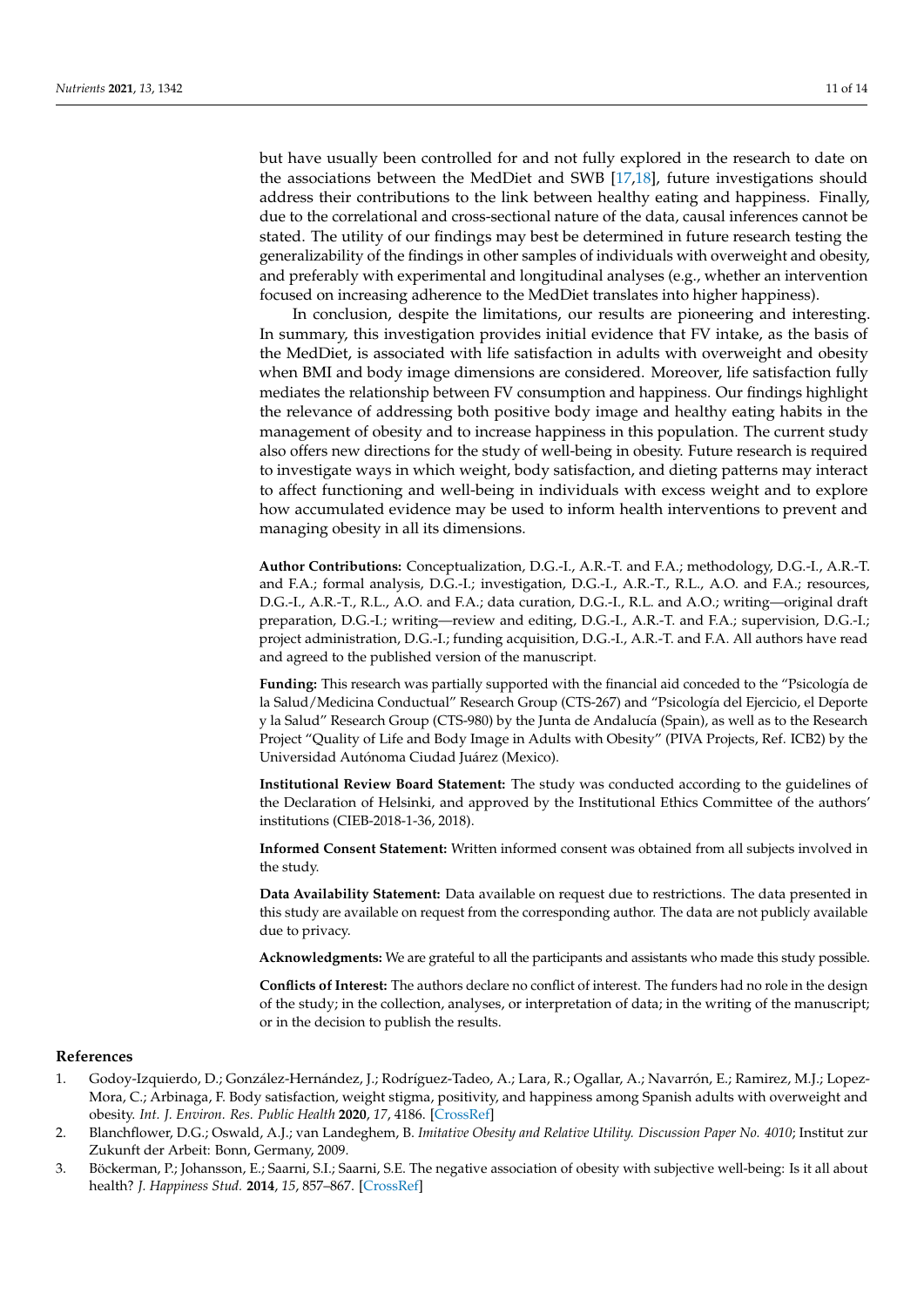- 4. Green, M.A.; Strong, M.; Razak, F.; Subramanian, S.V.; Relton, C.; Bissell, P. Who are the obese? A cluster analysis exploring subgroups of the obese. *J. Public Health* **2015**, *38*, 258–264. [\[CrossRef\]](http://doi.org/10.1093/pubmed/fdv040) [\[PubMed\]](http://www.ncbi.nlm.nih.gov/pubmed/25889387)
- 5. Jansen, A.; Havermans, R.; Nederkoor, C.; Roefs, A. Jolly fat or sad fat? Subtyping non-eating disordered overweight and obesity along an affect dimension. *Appetite* **2008**, *51*, 635–640. [\[CrossRef\]](http://doi.org/10.1016/j.appet.2008.05.055) [\[PubMed\]](http://www.ncbi.nlm.nih.gov/pubmed/18597892)
- 6. Katsaiti, M.S. Obesity and Happiness. *Appl. Econ.* **2012**, *44*, 4101–4114. [\[CrossRef\]](http://doi.org/10.1080/00036846.2011.587779)
- 7. Kuroki, M. Life satisfaction, overweightness and obesity. *Int. J. Wellbeing* **2016**, *6*, 93–110. [\[CrossRef\]](http://doi.org/10.5502/ijw.v6i2.519)
- 8. Latif, E. Obesity and happiness: Does gender matter? *Econ. Lett.* **2014**, *3*, 59–67. [\[CrossRef\]](http://doi.org/10.17811/ebl.3.1.2014.59-67)
- 9. Oswald, A.; Powdthavee, N. *Obesity, Unhappiness, and the Challenge of Affluence: Theory and Evidence*; IZA Discussion Paper No. 2717; Elsevier: Amsterdam, The Netherlands, 2007.
- 10. Robertson, S.; Davies, M.; Winefield, H. Why weight for happiness? Correlates of BMI and SWB in Australia. *Obes. Res Clin. Pract.* **2015**, *9*, 609–612. [\[CrossRef\]](http://doi.org/10.1016/j.orcp.2015.04.011)
- 11. Ul-Haq, Z.; Mackay, D.; Martin, D.; Smith, D.; Gill, J.; Nicholl, B.; Cullen, B.; Evans, J.; Roberts, B.; Deary, I.J.; et al. Heaviness, health and happiness: A cross-sectional study of 163066 UK Biobank participants. *J. Epidemiol. Community Health* **2014**, *68*, 340–348. [\[CrossRef\]](http://doi.org/10.1136/jech-2013-203077)
- <span id="page-11-0"></span>12. Wadsworth, T.; Pendergast, P.M. Obesity (sometimes) matters: The importance of context in the relationship between obesity and life satisfaction. *J. Health Soc. Behav.* **2014**, *55*, 196–214. [\[CrossRef\]](http://doi.org/10.1177/0022146514533347)
- <span id="page-11-1"></span>13. Molendijk, M.; Molero, P.; Sánchez-Pedreño, F.O.; Van der Does, W.; Martínez-González, M.A. Diet quality and depression risk: A systematic review and dose-response meta-analysis of prospective studies. *J. Affect. Disord.* **2018**, *226*, 346–354. [\[CrossRef\]](http://doi.org/10.1016/j.jad.2017.09.022) [\[PubMed\]](http://www.ncbi.nlm.nih.gov/pubmed/29031185)
- <span id="page-11-2"></span>14. Głabska, D.; Guzek, D.; Groele, B.; Gutkowska, K. Fruit and vegetable intake and mental health in adults: A systematic review. *Nutrients* **2020**, *12*, 115. [\[CrossRef\]](http://doi.org/10.3390/nu12010115) [\[PubMed\]](http://www.ncbi.nlm.nih.gov/pubmed/31906271)
- 15. Rooney, C.; McKinley, M.C.; Woodside, J.V. The potential role of fruit and vegetables in aspects of psychological well-being: A review of the literature and future directions. *Proc. Nutr. Soc.* **2013**, *72*, 420–432. [\[CrossRef\]](http://doi.org/10.1017/S0029665113003388) [\[PubMed\]](http://www.ncbi.nlm.nih.gov/pubmed/24020691)
- <span id="page-11-3"></span>16. Tuck, N.J.; Farrow, C.; Thomas, J.M. Assessing the effects of vegetable consumption on the psychological health of healthy adults: A systematic review of prospective research. *Am. J. Clin. Nutr.* **2019**, *110*, 196–211. [\[CrossRef\]](http://doi.org/10.1093/ajcn/nqz080)
- <span id="page-11-4"></span>17. Veenhoven, R. Will healthy eating make you happier? A research synthesis using an online findings archive. *Appl. Res. Qual. Life* **2019**, 1–20. [\[CrossRef\]](http://doi.org/10.1007/s11482-019-09748-7)
- <span id="page-11-5"></span>18. Godoy-Izquierdo, D.; Lara, R.; Ogallar, A.; Mora, C. Fruit and vegetable consumption and happiness in overweight and obesity: A review. *Front Psychol.* **2021**, in press.
- <span id="page-11-6"></span>19. Blanchflower, D.G.; Oswald, A.J.; Stewart-Brown, S. Is psychological well-being linked to the consumption of fruit and vegetables? *Soc. Indic. Res.* **2013**, *114*, 785–801. [\[CrossRef\]](http://doi.org/10.1007/s11205-012-0173-y)
- <span id="page-11-7"></span>20. Mujcic, R.; Oswald, A.J. Evolution of well-being and happiness after increases in consumption of fruit and vegetables. *Am. J. Public Health* **2016**, *106*, 1504–1510. [\[CrossRef\]](http://doi.org/10.2105/AJPH.2016.303260) [\[PubMed\]](http://www.ncbi.nlm.nih.gov/pubmed/27400354)
- <span id="page-11-8"></span>21. Andrade, V.; Jorge, R.; García-Conesa, M.T.; Philippou, E.; Massaro, M.; Chervenkov, M.; Ivanova, T.; Maksimova, V.; Smilkov, K.; Gjorgieva Ackova, D.; et al. Mediterranean diet adherence and subjective well-being in a sample of Portuguese adults. *Nutrients* **2020**, *12*, 3837. [\[CrossRef\]](http://doi.org/10.3390/nu12123837)
- <span id="page-11-17"></span>22. Ford, P.A.; Jaceldo-Siegl, K.; Lee, J.W.; Youngberg, W.; Tonstad, S. Intake of Mediterranean foods associated with positive affect and low negative affect. *J. Psychosom. Res.* **2013**, *74*, 142–148. [\[CrossRef\]](http://doi.org/10.1016/j.jpsychores.2012.11.002)
- <span id="page-11-9"></span>23. Moreno-Agostino, D.; Caballero, F.F.; Martín-María, N.; Tyrovolas, S.; López-García, P.; Rodríguez-Artalejo, F.; Haro, J.M.; Ayuso-Mateos, J.L.; Miret, M. Mediterranean diet and wellbeing: Evidence from a nationwide survey. *Psychol. Health* **2019**, *34*, 321–335. [\[CrossRef\]](http://doi.org/10.1080/08870446.2018.1525492)
- <span id="page-11-10"></span>24. Brookie, K.L.; Best, G.I.; Conner, T.S. Intake of raw fruits and vegetables is associated with better mental health than intake of processed fruits and vegetables. *Front. Psychol.* **2018**, *9*, 487. [\[CrossRef\]](http://doi.org/10.3389/fpsyg.2018.00487)
- <span id="page-11-18"></span>25. McMillan, L.; Owen, L.; Kras, M.; Scholey, A. Behavioural effects of a 10-day Mediterranean diet. Results from a pilot study evaluating mood and cognitive performance. *Appetite* **2011**, *56*, 143–147. [\[CrossRef\]](http://doi.org/10.1016/j.appet.2010.11.149)
- <span id="page-11-16"></span>26. White, B.A.; Horwath, C.C.; Conner, T.S. Many apples a day keeps the blues away—Daily experience of negative and positive affect and food consumption in young adults. *Brit. J. Health Psychol.* **2013**, *18*, 782–798. [\[CrossRef\]](http://doi.org/10.1111/bjhp.12021) [\[PubMed\]](http://www.ncbi.nlm.nih.gov/pubmed/23347122)
- <span id="page-11-11"></span>27. Wickham, S.R.; Amarasekara, N.A.; Bartnicek, A.; Conner, T.S. The big three health behaviors and mental health and well-being ammong young adults: A cross-sectional investigation of sleep, exercise, and diet. *Front. Psychol.* **2020**, *11*, 3339. [\[CrossRef\]](http://doi.org/10.3389/fpsyg.2020.579205)
- <span id="page-11-12"></span>28. Domingo-Salvany, A.; Regidor, E.; Alonso, J.; Alvarez-Dardet, C. Proposal for a social class measure. Working Group of the Spanish Society of Epidemiology and the Spanish Society of Family and Community Medicine. *Atención Primaria* **2020**, *25*, 350–363.
- <span id="page-11-13"></span>29. Hulley, S.B.; Cummings, S.R.; Browner, W.S.; Grady, D.; Newman, T.B. *Designing Clinical Research: An Epidemiologic Approach*, 4th ed.; Lippincott Williams & Wilkins: Philadelphia, PA, USA, 2013; Appendix 6C; p. 79.
- <span id="page-11-14"></span>30. World Health Organization. *Obesidad y Sobrepeso (Obesity and Overweight)*; WHO: Geneva, Switzerland, 2017.
- <span id="page-11-15"></span>31. Godoy-Izquierdo, D.; González, J.; Rodríguez, A.; Ramírez, M.; Navarrón, E.; Lara, R.; Jiménez, M. «Oberexia»: The desire to be fat (ter) in adults with excess weight. *Cuad. Psicol. Deporte* **2019**, *19*, 186–197. [\[CrossRef\]](http://doi.org/10.6018/cpd.371781)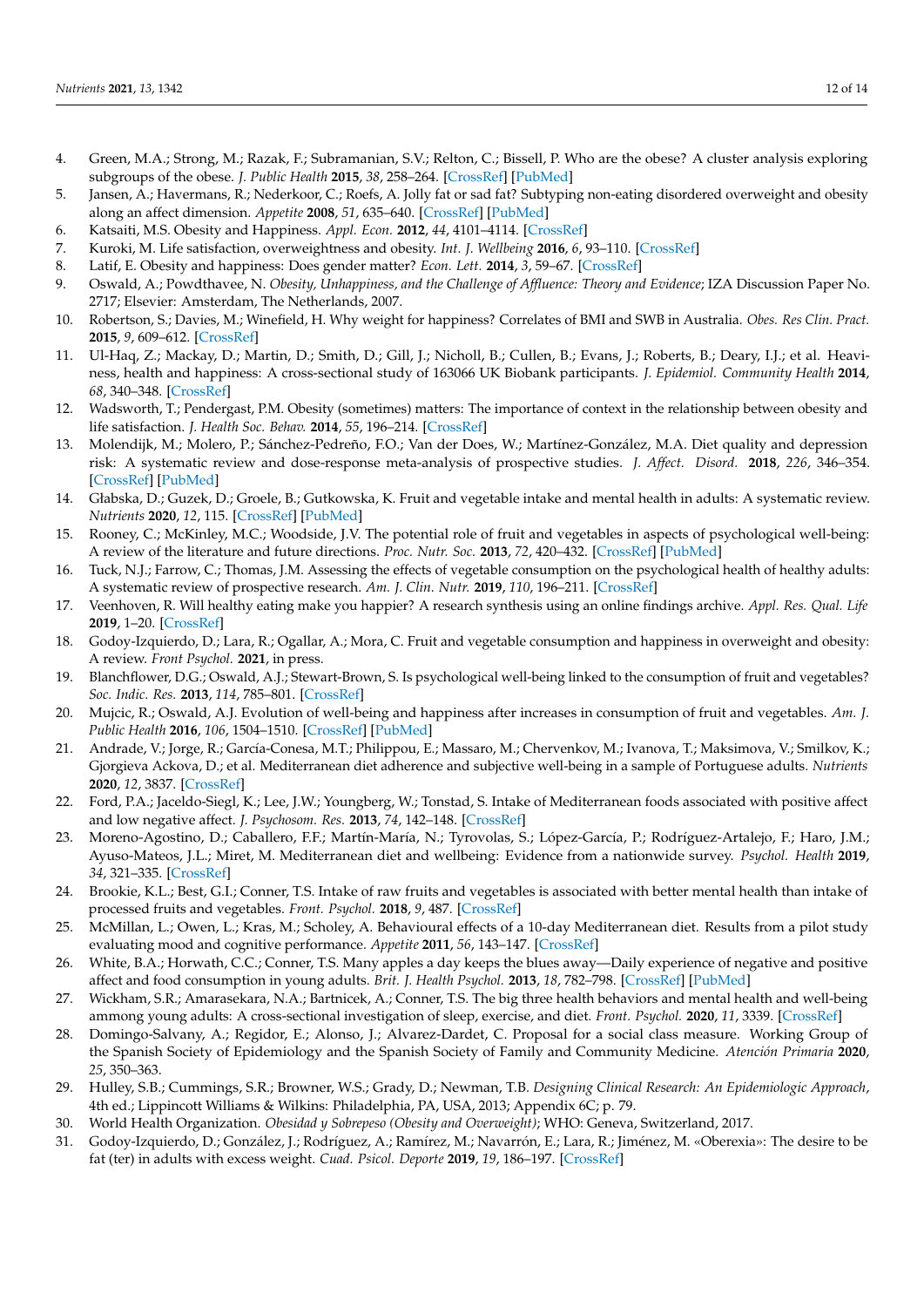- <span id="page-12-0"></span>32. Godoy-Izquierdo, D.; González, J.; Lara, R.; Rodríguez-Tadeo, A.; Ramirez, M.J.; Navarrón, E.; Arbinaga, F. Considering BMI, body image and desired weight change for suitable obesity management options. *Span. J. Psychol.* **2020**, *23*, e35, 1–14. [\[CrossRef\]](http://doi.org/10.1017/SJP.2020.36) [\[PubMed\]](http://www.ncbi.nlm.nih.gov/pubmed/32895084)
- <span id="page-12-1"></span>33. Grogan, S. *Body Image: Understanding Body Dissatisfaction in Men, Women, and Children*, 3rd ed.; Routledge: New York, NY, USA, 2017.
- <span id="page-12-2"></span>34. Heikamp, T.; Alessandri, G.; Laguna, M.; Petrovic, V.; Caprara, M.; Trommsdorff, G. Cross-cultural validation of the Positivity Scale in five European countries. *Pers. Indiv. Differ.* **2014**, *71*, 140–145. [\[CrossRef\]](http://doi.org/10.1016/j.paid.2014.07.012)
- <span id="page-12-3"></span>35. Caprara, G.; Alessandri, G.; Eisenberg, N.; Kupfer, A.; Steca, P.; Caprara, M.; Abela, J. The positivity Scale. *Pers. Indiv. Differ.* **2012**, *24*, 701–712. [\[CrossRef\]](http://doi.org/10.1037/a0026681)
- <span id="page-12-4"></span>36. Cheung, F.; Lucas, R.E. Assessing the validity of single-item life satisfaction measures: Results from three large samples. *Qual. Life Res.* **2014**, *23*, 2809–2818. [\[CrossRef\]](http://doi.org/10.1007/s11136-014-0726-4)
- <span id="page-12-5"></span>37. Lucas, R.E.; Brent Donnellan, M. Estimating the reliability of single-item life satisfaction measures: Results from four national panel studies. *Soc. Indic. Res.* **2012**, *105*, 323–331. [\[CrossRef\]](http://doi.org/10.1007/s11205-011-9783-z) [\[PubMed\]](http://www.ncbi.nlm.nih.gov/pubmed/23087538)
- <span id="page-12-6"></span>38. Godoy-Izquierdo, D.; Lara, R.; Vázquez, M.L.; Araque, F.; Godoy, J.F. Correlates of happiness among older Spanish institutionalised and non-institutionalised adults. *J. Happiness Stud.* **2012**, *14*, 389–414. [\[CrossRef\]](http://doi.org/10.1007/s10902-012-9335-5)
- <span id="page-12-7"></span>39. Helliwell, J.F. Measuring and using happiness to support public policies. In *Measuring Well-Being: Interdisciplinary Perspectives from the Social Sciences and the Humanities*; Lee, M.T., Kubzanzsky, L.D., VanderWeele, T.J., Eds.; Oxford University Press: New York, NY, USA, 2021.
- <span id="page-12-8"></span>40. Pavot, W. The cornerstone of research on subjective well-being: Valid assessment methodology. In *Handbook of Well-Being*; Diener, E., Oishi, S., Tay, L., Eds.; DEF Publishers: Salt Lake City, UT, USA, 2018.
- <span id="page-12-9"></span>41. Diener, E.; Suh, E.; Lucas, R.; Smith, H. Subjective well-being: Three decades of progress. *Psychol. Bull.* **1999**, *125*, 276–302. [\[CrossRef\]](http://doi.org/10.1037/0033-2909.125.2.276)
- <span id="page-12-10"></span>42. Schröder, H.; Fitó, M.; Estruch, R.; Martínez-González, M.A.; Corella, D.; Salas-Salvadó, J.; Lamuela-Raventós, R.; Ros, E.; Salaverría, I.; Fiol, M.; et al. A short screener is valid for assessing Mediterranean diet adherence among older Spanish men and women. *J. Nutr.* **2011**, *141*, 1140–1145. [\[CrossRef\]](http://doi.org/10.3945/jn.110.135566) [\[PubMed\]](http://www.ncbi.nlm.nih.gov/pubmed/21508208)
- <span id="page-12-11"></span>43. SEEDO. Available online: <www.seedo.es> (accessed on 9 January 2019).
- <span id="page-12-12"></span>44. Estruch, R.; Ros, E.; Salas-Salvadó, J.; Covas, M.I.; Corella, D.; Arós, F.; Gómez-Gracia, E.; Ruiz-Gutierrez, V.; Fiol, M.; Lapetra, J.; et al. Primary Prevention of Cardiovascular Disease with a Mediterranean Diet Supplemented with Extra-Virgin Olive Oil or Nuts. *N. Engl. J. Med.* **2018**, *378*, e34. [\[CrossRef\]](http://doi.org/10.1056/NEJMoa1800389)
- <span id="page-12-13"></span>45. Martínez-González, M.A.; García-Arellano, A.; Toledo, E.; Salas-Salvadó, J.; Buil-Cosiales, P.; Corella, D.; Covas, M.I.; Schröder, H.; Arós, F.; Gomez-Gracia, E.; et al. A 14-item mediterranean diet assessment tool and obesity indexes among high-risk subjects: The predimed trial. *PLoS ONE* **2012**, *7*, e43134. [\[CrossRef\]](http://doi.org/10.1371/journal.pone.0043134) [\[PubMed\]](http://www.ncbi.nlm.nih.gov/pubmed/22905215)
- <span id="page-12-14"></span>46. Álvarez-Fernández, C.; Romero-Saldaña, M.; Álvarez-López, A.; Molina-Luque, R.; Molina-Recio, G.; Vaquero-Abellán, M. Adherence to the Mediterranean diet according to occupation-based social classifications and gender. *Arch. Environ. Occup. Health* **2020**, 1–7. [\[CrossRef\]](http://doi.org/10.1080/19338244.2020.1825210)
- <span id="page-12-15"></span>47. Cain, M.K.; Zhang, Z.; Yuan, K.H. Univariate and multivariate skewness and kurtosis for measuring nonnormality: Prevalence, influence and estimation. *Behav. Res.* **2017**, *49*, 1716–1735. [\[CrossRef\]](http://doi.org/10.3758/s13428-016-0814-1)
- <span id="page-12-16"></span>48. Delacre, M.; Leys, C.; Mora, Y.L.; Lakens, D. Taking parametric assumptions seriously: Arguments for the use of Welch's *F*-test instead of the classical *F*-test in one-way ANOVA. *Int. Rev. Soc. Psychol.* **2019**, *32*, 13. [\[CrossRef\]](http://doi.org/10.5334/irsp.198)
- <span id="page-12-17"></span>49. Hayes, A.F. *Methodology in the Social Sciences. Introduction to Mediation, Moderation, and Conditional Process Analysis: A Regression-Based Approach*; Guilford: New York, NY, USA, 2013.
- <span id="page-12-18"></span>50. García-Conesa, M.-T.; Philippou, E.; Pafilas, C.; Massaro, M.; Quarta, S.; Andrade, V.; Jorge, R.; Chervenkov, M.; Ivanova, T.; Dimitrova, D.; et al. Exploring the validity of the 14-item Mediterranean diet adherence screener (MEDAS): A cross-national study in seven European countries around the Mediterranean region. *Nutrients* **2020**, *12*, 2960. [\[CrossRef\]](http://doi.org/10.3390/nu12102960)
- <span id="page-12-19"></span>51. Alvarez-Alvarez, I.; Toledo, E.; Lecea, O.; Salas-Salvadó, J.; Corella, D.; Buil-Cosiales, P.; Zomeño, M.D.; Vioque, J.; Martinez, J.A.; Konieczna, J.; et al. Adherence to a priori dietary indexes and baseline prevalence of cardiovascular risk factors in the PREDIMED-Plus randomised trial. *Eur. J. Nutr.* **2019**, *59*, 1219–1232. [\[CrossRef\]](http://doi.org/10.1007/s00394-019-01982-x)
- <span id="page-12-20"></span>52. Lahoz, C.; Castillo, E.; Mostaza, J.M.; de Dios, O.; Salinero-Fort, M.A.; González-Alegre, T.; García-Iglesias, F.; Estirado, E.; Laguna, F.; Sanchez, V.; et al. Relationship of the adherence to a mediterranean diet and its main components with CRP levels in the Spanish population. *Nutrients* **2018**, *10*, 379. [\[CrossRef\]](http://doi.org/10.3390/nu10030379) [\[PubMed\]](http://www.ncbi.nlm.nih.gov/pubmed/29558396)
- <span id="page-12-21"></span>53. De Ridder, D.; Kroese, F.; Evers, C.; Adriaanse, M.; Gillebaart, M. Healthy diet: Health impact, prevalence, correlates, and interventions. *Psychol. Health* **2017**, *32*, 907–941. [\[CrossRef\]](http://doi.org/10.1080/08870446.2017.1316849)
- <span id="page-12-22"></span>54. Benhammou, S.; Heras-González, L.; Ibáñez-Peinado, D.; Barceló, C.; Hamdan, M.; Rivas, A.; Mariscal-Arcas, M.; Olea-Serrano, F.; Monteagudo, C. Comparison of Mediterranean diet compliance between European and non-European populations in the Mediterranean basin. *Appetite* **2016**, *107*, 521–526. [\[CrossRef\]](http://doi.org/10.1016/j.appet.2016.08.117) [\[PubMed\]](http://www.ncbi.nlm.nih.gov/pubmed/27596949)
- 55. Denoth, F.; Scalese, M.; Siciliano, V.; di Renzo, L.; de Lorenzo, A.; Molinaro, S. Clustering eating habits: Frequent consumption of different dietary patterns among the Italian general population in the association with obesity, physical activity, sociocultural characteristics and psychological factors. *Eat. Weight Disord.* **2016**, *21*, 257–268. [\[CrossRef\]](http://doi.org/10.1007/s40519-015-0225-9)